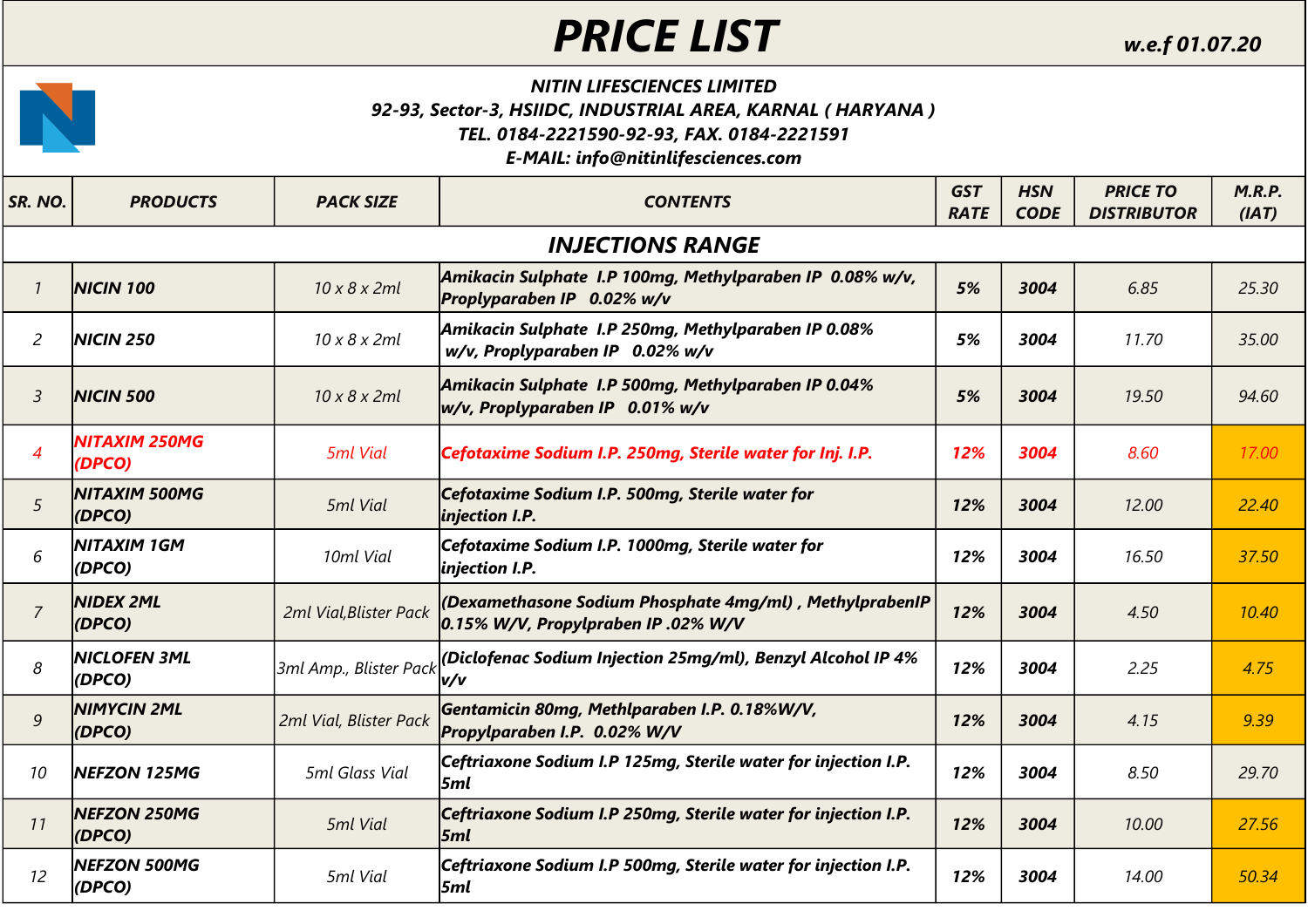| SR. NO. | <b>PRODUCTS</b>               | <b>PACK SIZE</b>                      | <b>CONTENTS</b>                                                                 | <b>GST</b><br><b>RATE</b> | <b>HSN</b><br><b>CODE</b> | <b>PRICE TO</b><br><b>DISTRIBUTOR</b> | M.R.P.<br>(IAT) |
|---------|-------------------------------|---------------------------------------|---------------------------------------------------------------------------------|---------------------------|---------------------------|---------------------------------------|-----------------|
| 13      | <b>NEFZON 1GM</b><br>(DPCO)   | 10ml Vial                             | Ceftriaxone Sodium I.P 1000mg, Sterile water for injection I.P.<br>10ml         | 12%                       | 3004                      | 16.00                                 | 60.20           |
| 14      | NEFZON-S 375MG                | 5ml Vial                              | Ceftriaxone 250 mg, Sulbactam 125 mg, Sterile water for<br>injection I.P. 5ml   | 12%                       | 3004                      | 13.75                                 | 54.45           |
| 15      | NEFZON-S 750MG                | 10ml Vial                             | Ceftriaxone 500 mg, Sulbactam 250 mg, Sterile water for<br>injection I.P. 5ml   | 12%                       | 3004                      | 20.50                                 | 87.00           |
| 16      | NEFZON-S 1.5GM                | 20ml Vial                             | Ceftriaxone 1000 mg, Sulbactam 500 mg, Sterile water for<br>injection I.P. 5ml  | 12%                       | 3004                      | 27.50                                 | 145.00          |
| 17      | NEFZON-T 1125MG               | 20ml Vial                             | Ceftriaxone 1 gm, Tazobactam 125 mg, Sterile water for<br>injection I.P. 10ml   | 12%                       | 3004                      | 40.00                                 | 174.50          |
| 18      | NEFZON-T 281.25MG             | 5ml Glass Vial                        | Ceftriaxone 250mg, Tazobactam 31.25 mg, Sterile water for<br>injection I.P. 5ml | 12%                       | 3004                      | 17.00                                 | 63.40           |
| 19      | NEODEC-25                     | 1ml Amp, Blister Pack<br>with Syringe | (Nandrolone Decanoate 25mg                                                      | 12%                       | 3004                      | 17.00                                 | 92.40           |
| 20      | NEODEC-50                     | 1ml Amp, Blister Pack<br>with Syringe | (Nandrolone Decanoate 50mq                                                      | 12%                       | 3004                      | 22.50                                 | 154.00          |
| 21      | <b>NANDRO-25</b>              | 1ml Amp, Blister Pack<br>with Syringe | Nandrolone Phenylpropionate I.P 25 mg.                                          | 12%                       | 3004                      | 13.50                                 | 54.40           |
| 22      | <b>NEFAPARA 1GM</b>           | 20ml Vial                             | Cefoperazone Sodium IP 1gm, 5 ml FFS Amp Of Sterile Water<br><b>For Inj. IP</b> | 12%                       | 3004                      | 35.00                                 | 313.00          |
| 23      | <b>NEROXIM 1.5GM</b>          | 20ml Vial                             | Cefuroxime Sodium IP 1500mg,                                                    | 12%                       | 3004                      | 60.00                                 | 258.50          |
| 24      | <b>NEROXIM 750</b>            | 15ml Vial                             | Cefuroxime Sodium IP 750mg,                                                     | 12%                       | 3004                      | 35.00                                 | 116.00          |
| 25      | <b>NITICORT-100</b><br>(DPCO) | 5ml Vial                              | Hydrocortisone Sodium Succinate USP, Sterile water for<br>injection I.P. 5ml    | 5%                        | 3004                      | 15.00                                 | 40.74           |
| 26      | <b>RANINIT 2ML</b><br>(DPCO)  | 2ml Amp.                              | Ranitidine Hydrochloride IP25mg, Phenol IP 0.5%W/V                              | 12%                       | 3004                      | 1.85                                  | 3.60            |
| 27      | <b>NULON DEPOT 250</b>        | with Syringe                          | 1ml Amp, Blister Pack Hydroxyprogesterone Caproate I.P. 250mg                   | 12%                       | 3004                      | 29.00                                 | 107.50          |
| 28      | <b>NULON DEPOT 500</b>        | 2ml Amp, Blister Pack<br>with Syring  | Hydroxyprogesterone Caproate I.P. 500mg                                         | 12%                       | 3004                      | 43.00                                 | 161.50          |
| 29      | <b>NEFSUL 1GM</b>             | 20ml Vial                             | Sulbactam Sodium USP 500mg, Cefoperazone Sodium IP<br><b>500mg</b>              | 12%                       | 3004                      | 32.00                                 | 193.60          |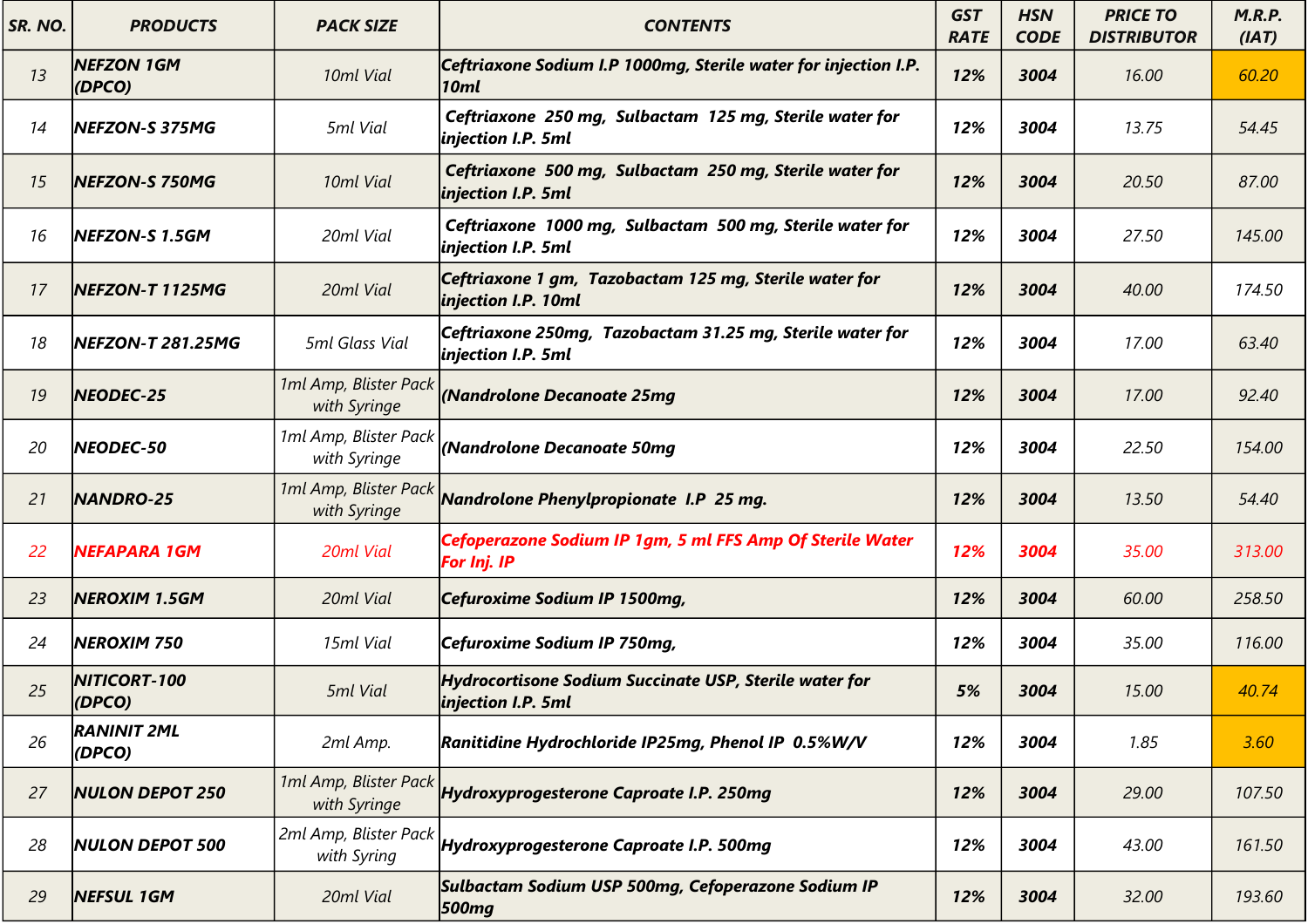| SR. NO. | <b>PRODUCTS</b>                                | <b>PACK SIZE</b>      | <b>CONTENTS</b>                                                                                                                                     | <b>GST</b><br><b>RATE</b> | <b>HSN</b><br><b>CODE</b> | <b>PRICE TO</b><br><b>DISTRIBUTOR</b> | M.R.P.<br>(IAT) |
|---------|------------------------------------------------|-----------------------|-----------------------------------------------------------------------------------------------------------------------------------------------------|---------------------------|---------------------------|---------------------------------------|-----------------|
| 30      | NEFSUL 1.5 GM                                  | 20ml Vial             | Sulbactam Sodium USP 500 mg, Cefoperazone Sodium IP<br>1000mg, One FFS Amp Of Sterile Water For Inj. IP 10ml                                        | 12%                       | 3004                      | 42.00                                 | 283.50          |
| 31      | <b>NECOB PLUS 2ML</b>                          | 2ml Amp, Blister Pack | Methylcobalamin1000mcg, Pyridoxine Hydrocloride IP 100mg,<br>Nicacinamide IP 100mg, Benzyl Alcohal IP2%w/v                                          | 12%                       | 3004                      | 6.00                                  | 37.80           |
| 32      | NITRON 2ML<br>(DPCO)                           |                       | 2ml Amp, Blister Pack <b>Ondansetron Hydrochloride IP 2gm</b>                                                                                       | 12%                       | 3004                      | 3.10                                  | 12.80           |
| 33      | <b>NICTRAM 2ML</b><br>(DPCO)                   |                       | 2ml Amp, Blister Pack Tramadol Hydrochloride Injection 50mg/ml                                                                                      | 12%                       | 3004                      | 3.45                                  | 22.90           |
| 34      | <b>NETHER 2ML</b>                              | 2ml Amp.              | Alpha-Beta Arteether 150mg/2ml Inj.                                                                                                                 | 5%                        | 3004                      | 13.50                                 | 121.00          |
| 35      | <b>NETHER 1ML</b>                              | 1ml Amp.              | Alpha-Beta Arteether 75mg/1ml Inj.                                                                                                                  | 5%                        | 3004                      | 9.90                                  | 71.50           |
| 36      | <b>NICLOSPAS RF</b>                            | 2ml Amp, Blister Paci | Dicyclomine Hydrochloride IP 10mg, Diclofenac Sodium IP<br>25mgBenzalkonium Chloride Solutions IP 0.05% W/V                                         | 12%                       | 3004                      | 4.00                                  | 11.40           |
| 37      | <b>NITIPIME 1GM</b>                            | 20ml Vial             | Cefepime Hydrochloride IP 1gm, 10 ml FFS ampoule Of Sterile<br><b>Water For Inj. IP</b>                                                             | 12%                       | 3004                      | 58.50                                 | 193.00          |
| 38      | <b>TAZCILLIN 4.5GM</b><br>(DPCO)               | 30ml Vial             | Sterile Piperacillin Sodium USP4gm, Sterile Tazobactam<br>Sodium 500mg                                                                              | 12%                       | 3004                      | 85.00                                 | 490.56          |
| 39      | N-CLAV 1.2GM<br>(DPCO)                         | 20ml Vial             | Sterile Amoxicillin Sodium IP 1gm, Sterile Potassium<br><b>Clavulanate IP 200mg</b>                                                                 | 12%                       | 3004                      | 41.00                                 | 140.24          |
| 40      | <b>NEOPENAM 1GM</b>                            | 20ml Vial             | Meropenem I.P 1gm, Sodium Carbonate 86mg                                                                                                            | 12%                       | 3004                      | 220.00                                | 2098.00         |
| 41      | NITZOL I.V.<br>(DPCO)                          | 10ml Glass Vial       | Pantoprazole Sodium IP (Sterile) 40mg, Sodium Chloride<br>injection IP 0.9% $w/v$ (10 ml FFS amp.)                                                  | 12%                       | 3004                      | 10.00                                 | 48.75           |
| 42      | <b>NITZOL I.V.</b><br>(LYOPHILLIZED)<br>(DEC() | 10ml Glass Vial       | Sterile Pantoprazole Sodium 40mg                                                                                                                    | 12%                       | 3004                      | 17.00                                 | 48.75           |
| 43      | <b>FALCINATE INJ.</b><br>(DPCO)                | 5ml Glass Vial        | Artesunate IP 60mg, Sodium Chloride injection IP 0.9% w/v<br>$(5 \text{ ml}$ FFS amp), Sodium Bicarbonate injection IP 5.0%w/v (1)<br>ml Glass amp) | 12%                       | 3004                      | 28.00                                 | 244.08          |
| 44      | <b>IMEPEN-C 1GM</b>                            | 20 ml Glass Vial      | Sterile Imipenem IP 500mg, Sterile Cilastatin Sodium<br><b>IP 500mg</b>                                                                             | 12%                       | 3004                      | 220.00                                | 1395.00         |
| 45      | NITIZEST FORTE INJ.<br>(DPCO)                  | 5x10x5ML              | Ferric Hydrocloride in complex with Sucrose (Elemental<br><b>Iron 100mg)</b>                                                                        | 12%                       | 3004                      | 44.00                                 | 300.10          |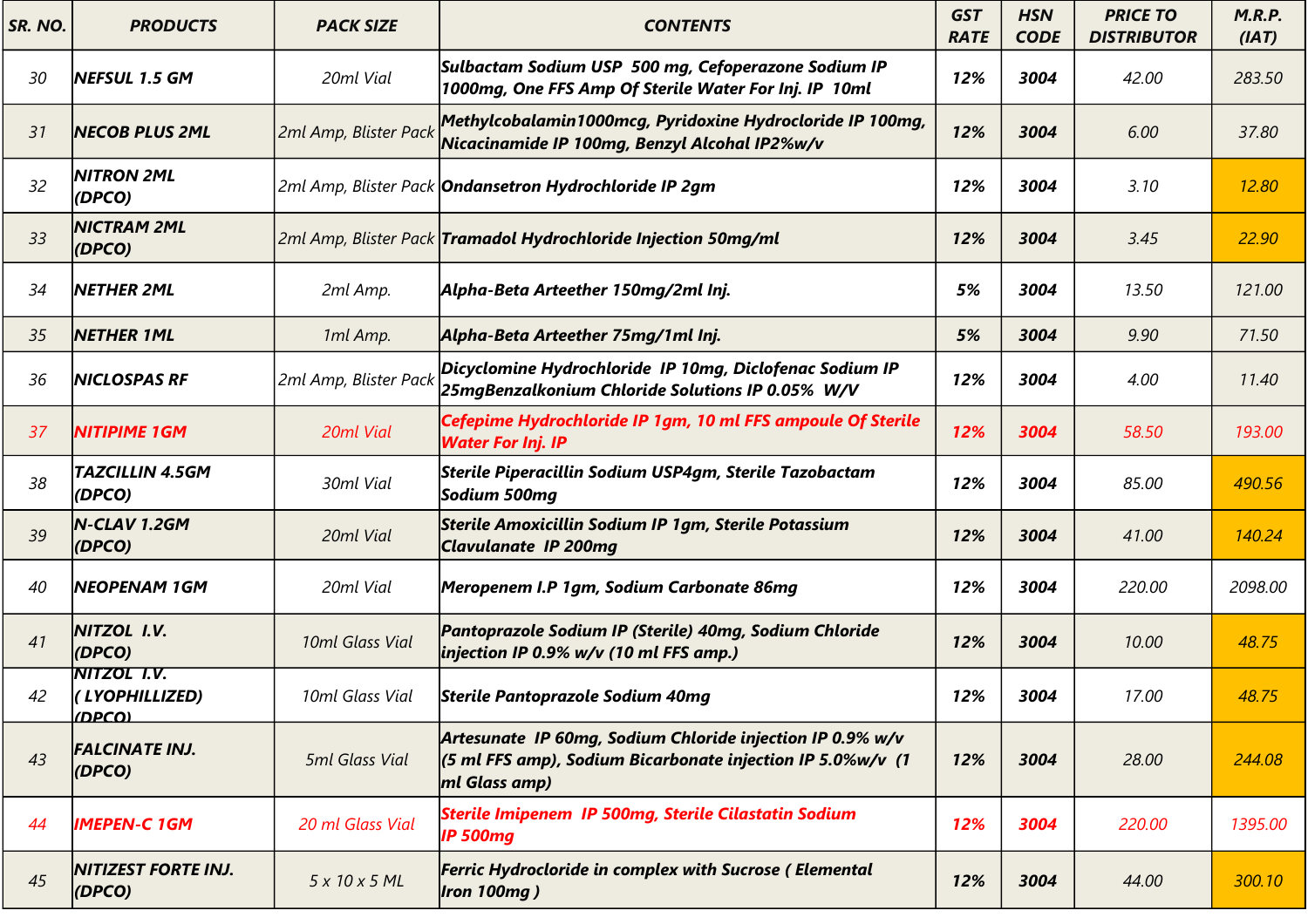| SR. NO. | <b>PRODUCTS</b>                 | <b>PACK SIZE</b>        | <b>CONTENTS</b>                                                                                                           | <b>GST</b><br><b>RATE</b> | <b>HSN</b><br><b>CODE</b> | <b>PRICE TO</b><br><b>DISTRIBUTOR</b> | M.R.P.<br>(IAT) |
|---------|---------------------------------|-------------------------|---------------------------------------------------------------------------------------------------------------------------|---------------------------|---------------------------|---------------------------------------|-----------------|
| 46      | N-STAT INJ.                     | 5 x 10 x 2ml            | <b>Etamslyate BP 125mg</b>                                                                                                | 12%                       | 3004                      | 5.50                                  | 33.00           |
| 47      | TAZCILLIN 1.125<br>(DPCO)       | 10 ml Vial              | Sterile Piperacillin Sodium USP 1gm, Sterile Tazobactam<br>Sodium 125mg                                                   | 12%                       | 3004                      | 30.00                                 | 98.71           |
| 48      | <b>NEFSUL 3 GM</b>              | 30ml                    | SterileCefoperazone Sodium IP 2.0gm,Sterile Sulbactam<br>SodiumUSP 1.0gm,10 ml. FFS Amp of Sterile Water For Inj. IP      | 12%                       | 3004                      | 90.00                                 | 594.00          |
| 49      | <b>NICORT INJ.</b>              | 2ml Vial                | Triamcinolone Acetonide IP 40mg, Benzyl Alcohal IP 9mg                                                                    | 12%                       | 3004                      | 20.00                                 | 104.50          |
|         | OPHTHALMIC RANGE                |                         |                                                                                                                           |                           |                           |                                       |                 |
| 50      | <b>NOFF EYE DROPS</b>           | 10ml Plastic Pack       | Ofloxacin IP 0.3% W/V, Benzalkonium Chloride Solution 0.2%<br>W/V                                                         | 12%                       | 3004                      | 6.95                                  | 36.30           |
| 51      | NITFLOX-M EYE/EAR DR            | 5ml Plastic Vial        | Moxifloxacin Hydrocloride IP 5.45mg ( Eq. Moxifloxacin<br><b>Base 5mg</b> )                                               | 12%                       | 3004                      | 11.00                                 | 85.80           |
| 52      | <b>NITGAT EYE/EAR DROPS</b>     | <b>5ml Plastic Vial</b> | Gatifloxacin anhydrous 3.0 mg, Benzalkonium<br>Chloride 0.01%w/v                                                          | 12%                       | 3004                      | 6.60                                  | 39.60           |
| 53      | <b>LUBI EYE DROPS</b><br>(DPCO) | 10ml Plastic Vial       | Sodium Carboxymethylcellulose Eye Drops IP 1.0%W/V,<br>Stabilized Oxychloro Complex 0.1% W/V                              | 12%                       | 3004                      | 13.00                                 | 113.50          |
| 54      | <b>OPD EYE DROP</b>             | 5ml                     | Olopatadine Hydrochloride 1.11%mg(Eq. to 1.00mg),<br>Benzalkonium Chloride IP 0.01 % w / v                                | 12%                       | 3004                      | 17.00                                 | 88.00           |
| 55      | <b>TOBYN E/D</b>                | 5ml                     | Tobramycin Sulphate USP 0.3% w/v, Benzalkonium Chloride IP<br>$ 0.02\% $ w/v                                              | 5%                        | 3004                      | 15.00                                 | 79.20           |
| 56      | <b>NITFLOX-DX</b>               | 10 <sub>ml</sub>        | Moxifloxacin Hydrocloride IP 0.5% w/v , Dexamethasone<br>Sodium Phosphate 0.1% w/v, Benzalkonium Chloride IP 0.02%<br>w/v | 12%                       | 3004                      | 18.00                                 | 119.90          |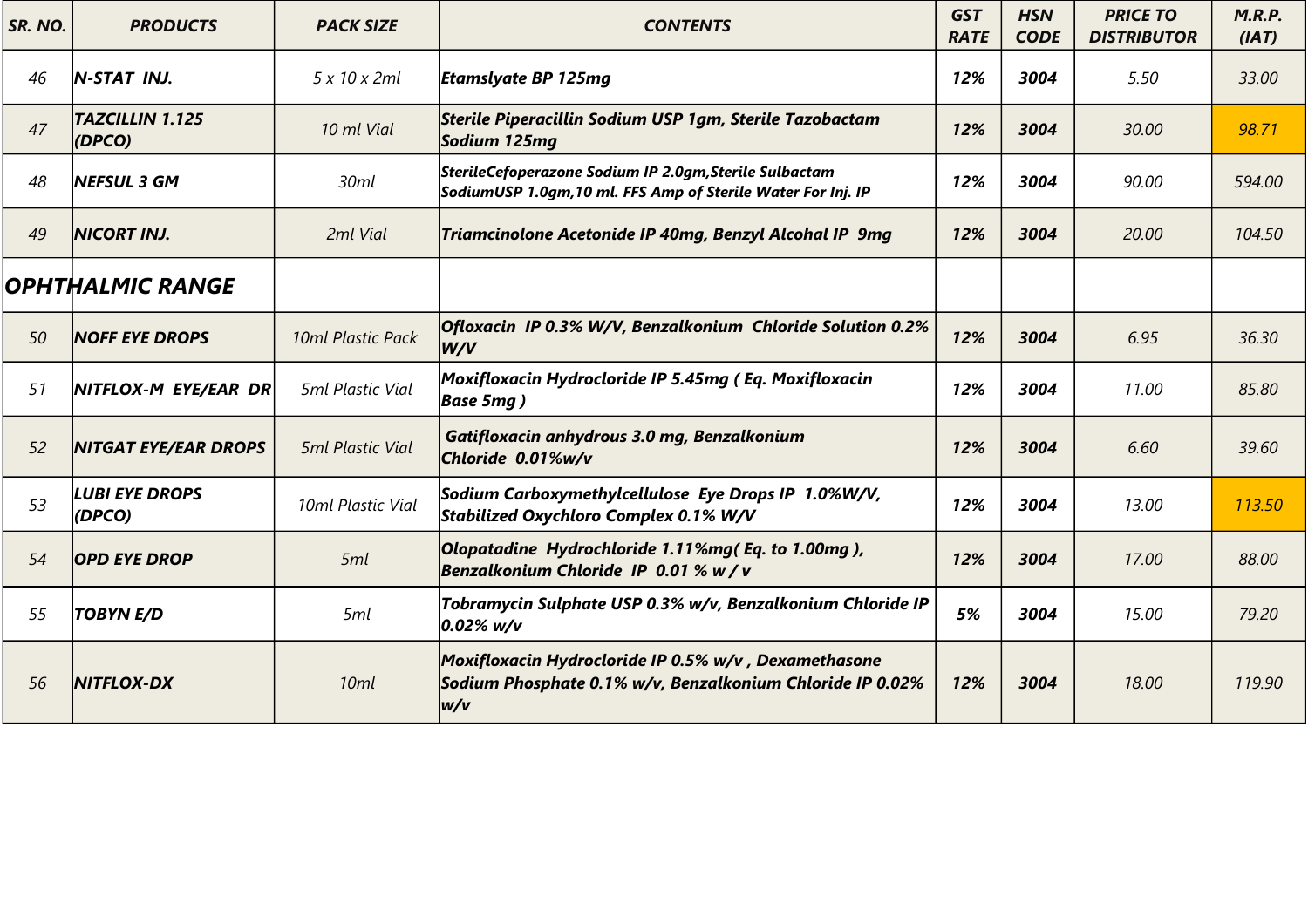| SR. NO. | <b>PRODUCTS</b>              | <b>PACK SIZE</b>            | <b>CONTENTS</b>                                                                                                   | <b>GST</b><br><b>RATE</b> | <b>HSN</b><br><b>CODE</b> | <b>PRICE TO</b><br><b>DISTRIBUTOR</b> | M.R.P.<br>(IAT) |
|---------|------------------------------|-----------------------------|-------------------------------------------------------------------------------------------------------------------|---------------------------|---------------------------|---------------------------------------|-----------------|
|         | TABLETS RANGE                |                             |                                                                                                                   |                           |                           |                                       |                 |
| 57      | <b>TAB. NITZOLE-D</b>        |                             | 10 x 10 Tabs Alu - Alu <b>Pantoprazole Sodium IP 40mg, Domeperidone IP 10mg</b>                                   | 12%                       | 3004                      | 105.00                                | 836.00          |
| 58      | <b>TAB. NITZOLE</b>          |                             | $10 \times 10$ Tabs Alu - Alu <b>Pantoprazole Sodium IP 40mg,</b>                                                 | 12%                       | 3004                      | 90.00                                 | 770.00          |
| 59      | <b>TAB. NOFF-OR</b>          |                             | $10 \times 10$ Tabs Alu - Alu $ Of $ oxacin I.P. 200mg, Ornidazole I.P. 500mg                                     | 12%                       | 3004                      | 225.00                                | 979.00          |
| 60      | <b>TAB. NICLOSPAS</b>        | $20 \times 10$ Tabs Blister | Mefenamic Acid I.P. 250mg, Dicyclomine Hydrochloride I.P.<br>10mg (new rate will be effective from new MRP/Batch) | 12%                       | 3004                      | 120.00                                | 682.00          |
| 61      | <b>TAB. NICLOFEN - MR</b>    | $10 \times 10$ Tabs Blister | Diclofenac Potassium B.P. 50mg, Paracetamol I.P. 325mg,<br>Chlorzoxazone U.S.P. 250mg                             | 12%                       | 3004                      | 95.00                                 | 592.00          |
| 62      | <b>TAB. NOFF</b>             | $10 \times 10$ Tabs Blister | $Oflox$ I.P. 200 mg                                                                                               | 12%                       | 3004                      | 120.00                                | 565.00          |
| 63      |                              | $10 \times 10$ Tabs Blister | Ciprofloxacin Hydrochloride 500mg                                                                                 | 12%                       | 3004                      | 197.00                                | 407.68          |
| 64      | <b>TAB. NITILID</b>          | $10 \times 10$ Tabs Blister | Nimesulide B.P. 100 mg, Paracetamol I.P. 325 mg                                                                   | 12%                       | 3004                      | 58.00                                 | 328.00          |
| 65      | <b>TAB. NICLOPAR-S</b>       | $10 \times 10$ Tabs Blister | Diclofenac Potassium B.P. 50mg, Paracetamol I.P. 325 mg,<br>Serratiopeptidase (1:20000) I.P. 10mg                 | 12%                       | 3004                      | 102.00                                | 880.00          |
| 66      | <b>TAB. NICLOFEN-S</b>       |                             | $10 \times 10$ Tabs Alu-Alu Diclofenac Potassium B.P. 50mg, Serratiopeptidase I.P. 10mg                           | 12%                       | 3004                      | 85.00                                 | 825.00          |
| 67      | TAB. NITAXIM-O-100 DT        |                             | $10 \times 10$ Tabs Alu-Alu Cefixime I.P 100mg( Dispersible Tablet)                                               | 12%                       | 3004                      | 240.00                                | 930.00          |
| 68      | TAB. NITAXIM-O-200<br>(DPCO) |                             | $10 \times 10$ Tabs Alu-Alu <b>Cefixime I.P 200mg</b>                                                             | 12%                       | 3004                      | 417.00                                | 1611.68         |
| 69      | <b>NITAXIM LB</b>            | 10 x 10 Alu-Alu             | Cefixime Trihydrate IP 200mg, Lactic Acid Bacillus 60 million<br> spores                                          | 12%                       | 3004                      | 450.00                                | 1419.00         |
| 70      | TAB. NITCAL-500              | $10 \times 15$ Tabs Blister | Calcium Carbonate (Oyster Shell) 1250 mcg (Eq to Elemental<br>Clacium 500mg), Vitamin D3 250 IU                   | 12%                       | 3004                      | 87.00                                 | 649.00          |
| 71      | TAB. NEROXIM - 250           |                             | $4 \times 10$ Tabs Alu-Alu <b>Cefuroxim Axetil 250mg</b>                                                          | 12%                       | 3004                      | 250.00                                | 1100.00         |
| 72      | TAB. NEROXIM - 500           |                             | $4 \times 10$ Tabs Alu-Alu <b>Cefuroxim Axetil 500mg</b>                                                          | 12%                       | 3004                      | 445.00                                | 1980.00         |
| 73      | EPODOX-200mg                 |                             | $3 \times 10$ Tabs Alu-Alu   Cefpodoxime Proxetil IP 200mg                                                        | 12%                       | 3004                      | 203.00                                | 792.00          |
| 74      | <b>EPODOX-100mg DT</b>       |                             | $3 \times 10$ Tabs Alu-Alu   Cefpodoxime Proxetil IP 100mg (Dispersible Tablet)                                   | 12%                       | 3004                      | 120.00                                | 444.00          |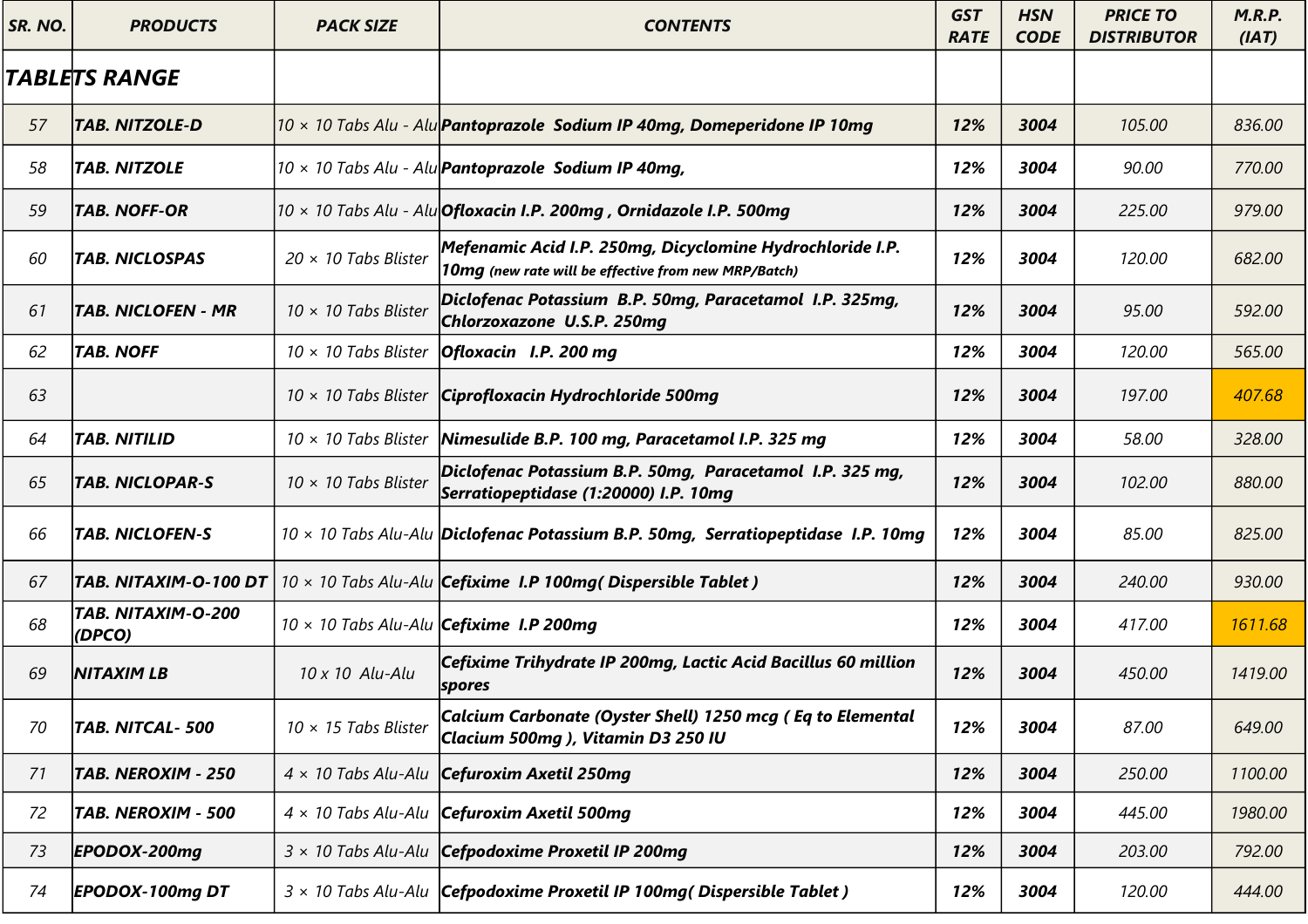| SR. NO. | <b>PRODUCTS</b>                     | <b>PACK SIZE</b>            | <b>CONTENTS</b>                                                                                                | <b>GST</b><br><b>RATE</b> | <b>HSN</b><br><b>CODE</b> | <b>PRICE TO</b><br><b>DISTRIBUTOR</b> | M.R.P.<br>(IAT) |
|---------|-------------------------------------|-----------------------------|----------------------------------------------------------------------------------------------------------------|---------------------------|---------------------------|---------------------------------------|-----------------|
| 75      | <b>EPODOX-50mg DT</b>               | $5 \times 10$ Tabs Alu-Alu  | Cefpodoxime Proxetil IP 50mg(Dispersible Tablet)                                                               | 12%                       | 3004                      | 126.00                                | 426.00          |
| 76      | <b>EPODOX-CV 325</b>                | 3 x 10 Tabs Alu Alu         | Cefpodoxime Proxetil 200mg, Pottassium Clavulanate 125mg                                                       | 12%                       | 3004                      | 340.00                                | 1092.00         |
| 77      | ZITRO-500mg (DPCO)                  | $3x10$ Tabs                 | Azithromycin (Anhydrous) I.P. 500 mg                                                                           | 12%                       | 3004                      | 290.00                                | 713.32          |
| 78      | ZITRO-250mg (DPCO)                  | $5 \times 6$ Tabs           | Azithromycin (Anhydrous) I.P. 250 mg                                                                           | 12%                       | 3004                      | 150.00                                | 353.47          |
| 79      | <b>TAB. LIVOCIN 500mg</b><br>(DPCO) |                             | $5 \times 10$ Tabs Alu-Alu Levofloxacin Hemihydrate I.P 500mg                                                  | 12%                       | 3004                      | 151.00                                | 450.24          |
| 80      | LIVOCIN 250MG<br>(DPCO)             |                             | $10 \times 10$ Tabs Alu Alu  Levofloxacin Hemihydrate I.P 250mg                                                | 12%                       | 3004                      | 155.00                                | 492.80          |
| 81      | <b>TAB. FUZOL(DPCO)</b>             | $20 \times 1$ Tab Blister   | <b>Fluconazole I.P. 150mg</b>                                                                                  | 12%                       | 3004                      | 75.00                                 | 264.54          |
| 82      | <b>TAB. NITRON (DPCO)</b>           | $10 \times 10$ Tabs Blister | <b>Ondansetron Hydrochloride IP 4mg</b>                                                                        | 12%                       | 3004                      | 60.00                                 | 514.00          |
| 83      | <b>TAB. NICTRAM PLUS</b>            | $10 \times 10$ Tabs Blister | Tramadol Hydrochloride I.P 37.5 mg, Paracetamol I.P 325 mg                                                     | 12%                       | 3004                      | 93.00                                 | 671.00          |
| 84      | N-CLAV 625MG<br>(DPCO)              | Alu                         | $10 \times 1 \times 6$ Tabs Alu- Amoxycillin Trihydrate I.P 500mg, Potassium Clavulanate<br>Diluated I.P 125mg | 12%                       | 3004                      | 410.00                                | 1203.55         |
| 85      | <b>NICLOSPAS-D</b>                  | $10 \times 10$ Tabs Blister | Drotaverine Hydrochloride 80mg, Mefenamic Acid I.P 250mg                                                       | 12%                       | 3004                      | 152.00                                | 814.00          |
| 86      | <b>NITILID-S</b>                    | $10 \times 10$ Tabs Blister | Nimesulide B.P 100mg, Serratiopeptidase I.P 15mg,<br><b>Paracetamol I.P325mg</b>                               | 12%                       | 3004                      | 115.00                                | 704.00          |
| 87      | <b>LETZINE</b>                      | $10 \times 10$ Tabs Blister | Levocetrizine Dihydrochlioride I.P 5mg                                                                         | 12%                       | 3004                      | 48.50                                 | 302.00          |
| 88      | <b>TAB. LETZINE AM TAB.</b>         | $10 \times 10$ Tabs Alu Alu | Levocetirizine Hydrochloride I.P 5mg, Ambroxol Hydrochloride<br>I.P 75mg (in sustained release form)           | 12%                       | 3004                      | 112.00                                | 649.00          |
| 89      | <b>NEFEN</b>                        |                             | $10 \times 10$ Tabs Blister <b>Aceclofenac I.P 100mg</b>                                                       | 12%                       | 3004                      | 50.00                                 | 275.00          |
| 90      | <b>NEFEN PLUS</b>                   |                             | $10 \times 10$ Tabs Blister   Aceclofenac I.P 100mg, Paracetamol IP 325                                        | 12%                       | 3004                      | 75.00                                 | 335.00          |
| 91      | <b>TAB. NECOB-G</b>                 |                             | $10 \times 10$ Tabs Alu Alu   Methylcobalamin 500 mcg, Gabapentin U.S.P 300 mg                                 | 12%                       | 3004                      | 255.00                                | 1265.00         |
| 92      | <b>TAB. NITIZEST-F</b>              | 10 × 10 Tabs Blister        | Sodium Feredetate B.P 231mg (Eq. to 33mg Elemental Iron),<br>Folic Acid IP 1.5mg, Vitamin B12 IP 15mcg         | 12%                       | 3004                      | 101.00                                | 645.00          |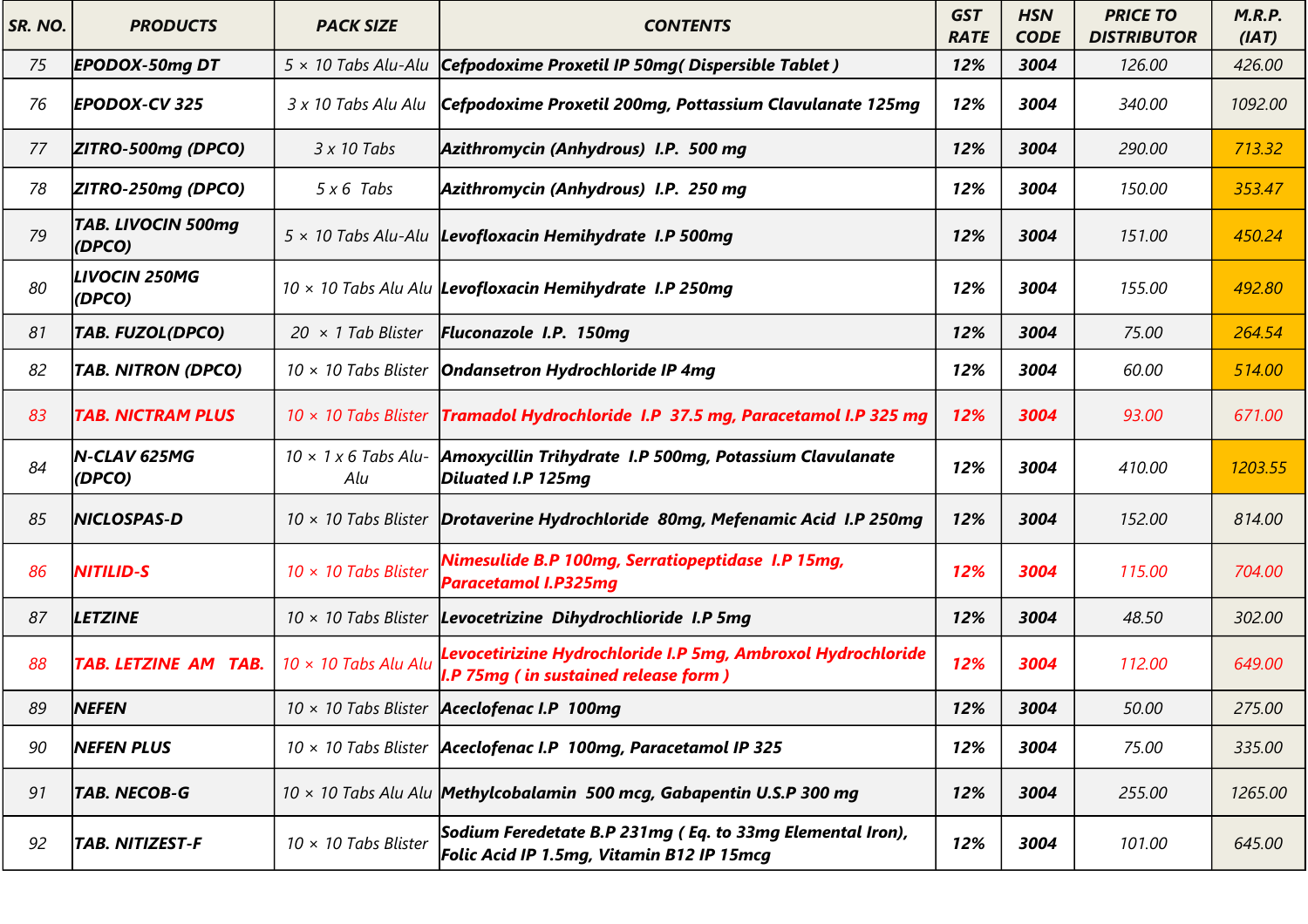| SR. NO. | <b>PRODUCTS</b>                | <b>PACK SIZE</b>                | <b>CONTENTS</b>                                                                                                                                                                  | <b>GST</b><br><b>RATE</b> | <b>HSN</b><br><b>CODE</b> | <b>PRICE TO</b><br><b>DISTRIBUTOR</b> | M.R.P.<br>(IAT) |
|---------|--------------------------------|---------------------------------|----------------------------------------------------------------------------------------------------------------------------------------------------------------------------------|---------------------------|---------------------------|---------------------------------------|-----------------|
| 93      | TAB. NC-TROL                   |                                 | Calcitriol I.P 0.25 mcg, Calcium Citrate U.S.P 500 mg, Zinc<br>$10 \times 10$ Tabs Alu Alu Sulphate Monohydrate I.P(Eq. to Elemental Zinc7.5mg),<br>Magnesium HydroxidelP 50 mg' | 12%                       | 3004                      | 120.00                                | 1045.00         |
| 94      | NITBEN PLUS TAB.               | 10 x 3 Tabs Alu Alu             | <b>Ivermactin B.P 12mg, Albendazole I.P 400 mg</b>                                                                                                                               | 12%                       | 3004                      | 95.00                                 | 605.00          |
| 95      | <b>DIKORT TAB.</b>             |                                 | 10 x 10 Tabs Alu Alu   Metformin Hydrochloride I.P. 500mg, Pioglitazone I.P 15 mg                                                                                                | 12%                       | 3004                      | 105.00                                | 396.00          |
| 96      | <b>DIKORT G TAB</b>            | 10 x 10 Tabs Blister            | Metformin 500mg, Glimipride 1mg                                                                                                                                                  | 12%                       | 3004                      | 113.00                                | 620.00          |
| 97      | <b>DIKORT G-2 TAB</b>          | 10 x 10 Tabs Blister            | Metformin 500mg, Glimipride 2mg                                                                                                                                                  | 12%                       | 3004                      | 120.00                                | 805.00          |
| 98      | <b>OSTORIN PLUS TAB</b>        | 10 x 10 Tabs foil pack          | Diacerein I.P. 50mg, Glocosamine SulphatePotassium Chloride<br>U.S.P 750 mg, Methyl Sulphonyl Methale 250mg                                                                      | 12%                       | 3004                      | 390.00                                | 1730.00         |
| 99      | $N$ -CORT-6 TAB.               | 6 x 10 Tabs Alu Alu             | Deflazacort 6mg                                                                                                                                                                  | 12%                       | 3004                      | 118.00                                | 880.00          |
| 100     | <b>NITCAL - K2-7</b>           | 10 x 10 Tabs Alu-Alu            | Calcium Carbonate 250 mg, Calcitrol 0.25 mcg, Vitamin K2-7<br>50 mcg                                                                                                             | 18%                       | 2106                      | 185.00                                | 1210.00         |
| 101     | LEZO TAB.<br>(DPCO)            | $10 \times 1 \times 4$ Strip    | Linezolid IP 600 mg                                                                                                                                                              | 12%                       | 3004                      | 621.00                                | 1475.71         |
| 102     | NITAXIM - CV 325 TAB.          | 10 x 6 Tabs Alu-Alu             | Cefexime I.P. (as trihydrate) 200mg + Potassium Clavulanate<br><b>Diluted I.P 125mg</b>                                                                                          | 12%                       | 3004                      | 519.00                                | 1639.00         |
| 103     | <b>AXIM - O 200 TAB.</b>       |                                 | 10 x 10 Tabs Alu-Alu Cefixime I.P. (as Trihydrate) 200mg, Ofloxacin I.P 200 mg.                                                                                                  | 12%                       | 3004                      | 495.00                                | 1980.00         |
| 104     | <b>NETHER - L 80</b><br>(DPCO) |                                 | $10 \times 6$ Tabs Alu-Alu <b>Artemether I.P. 80 mg, Lumefantrine</b><br>480 mg                                                                                                  | 12%                       | 3004                      | 608.00                                | 1552.32         |
| 105     | <b>BUXO 40</b>                 | 10 x 10 Tabs Alu-Alu Febuxostat | 40 mg                                                                                                                                                                            | 12%                       | 3004                      | 315.00                                | 1100.00         |
| 106     | LETZINE - M TAB.               |                                 | 10 x 10 Tabs Alu-Alu   Montelukast Sodium I.P., Levocetrizine Hydrocloride I.P. 5mg                                                                                              | 12%                       | 3004                      | 190.00                                | 985.00          |
| 107     | <b>TRACE</b>                   |                                 | 10 x 10 Tabs Alu-Alu <b>Aceclofenac I.P 100 mg., Thiocolchicoside I.P 4mg</b>                                                                                                    | 12%                       | 3004                      | 525.00                                | 2032.00         |
| 108     | WOLVO - 2 M                    | 10 x 10 Tabs Blister            | Voglibose 0.2mg, Metformin Hydrocloride I.P. 500 mg(in<br>sustained release form)                                                                                                | 12%                       | 3004                      | 200.00                                | 545.00          |
| 109     | $WOLVO - 3 M$                  | 10 x 10 Tabs Blister            | Voglibose 0.3mg, Metformin Hydrocloride I.P. 500 mg (in<br>sustained release form)                                                                                               | 12%                       | 3004                      | 240.00                                | 713.00          |
| 110     | WOLVO - 2 MD                   |                                 | 10 x 10 Tabs Alu-Alu   Voglibose 0.2mg ( Mouth Dissolving )                                                                                                                      | 12%                       | 3004                      | 135.00                                | 753.00          |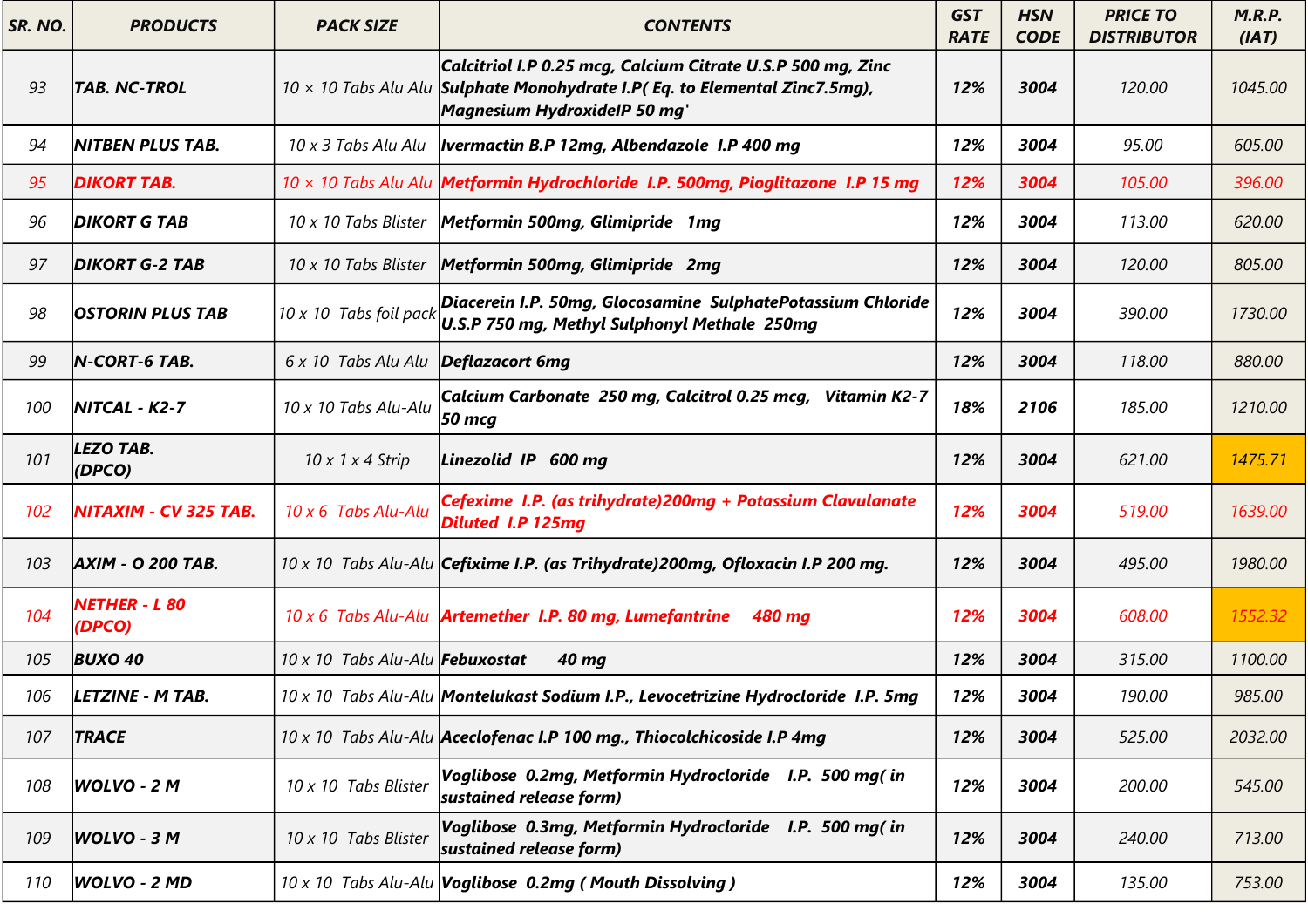| SR. NO. | <b>PRODUCTS</b> | <b>PACK SIZE</b> | <b>CONTENTS</b>                                             | <b>GST</b><br><b>RATE</b> | <b>HSN</b><br><b>CODE</b> | <b>PRICE TO</b><br><b>DISTRIBUTOR</b> | M.R.P<br>(IAT) |
|---------|-----------------|------------------|-------------------------------------------------------------|---------------------------|---------------------------|---------------------------------------|----------------|
|         | WOLVO - 3 MD    |                  | 10 x 10 Tabs Alu-Alu   Voglibose 0.3mg ( Mouth Dissolving ) | 12%                       | 3004                      | 160.00                                | 987.00         |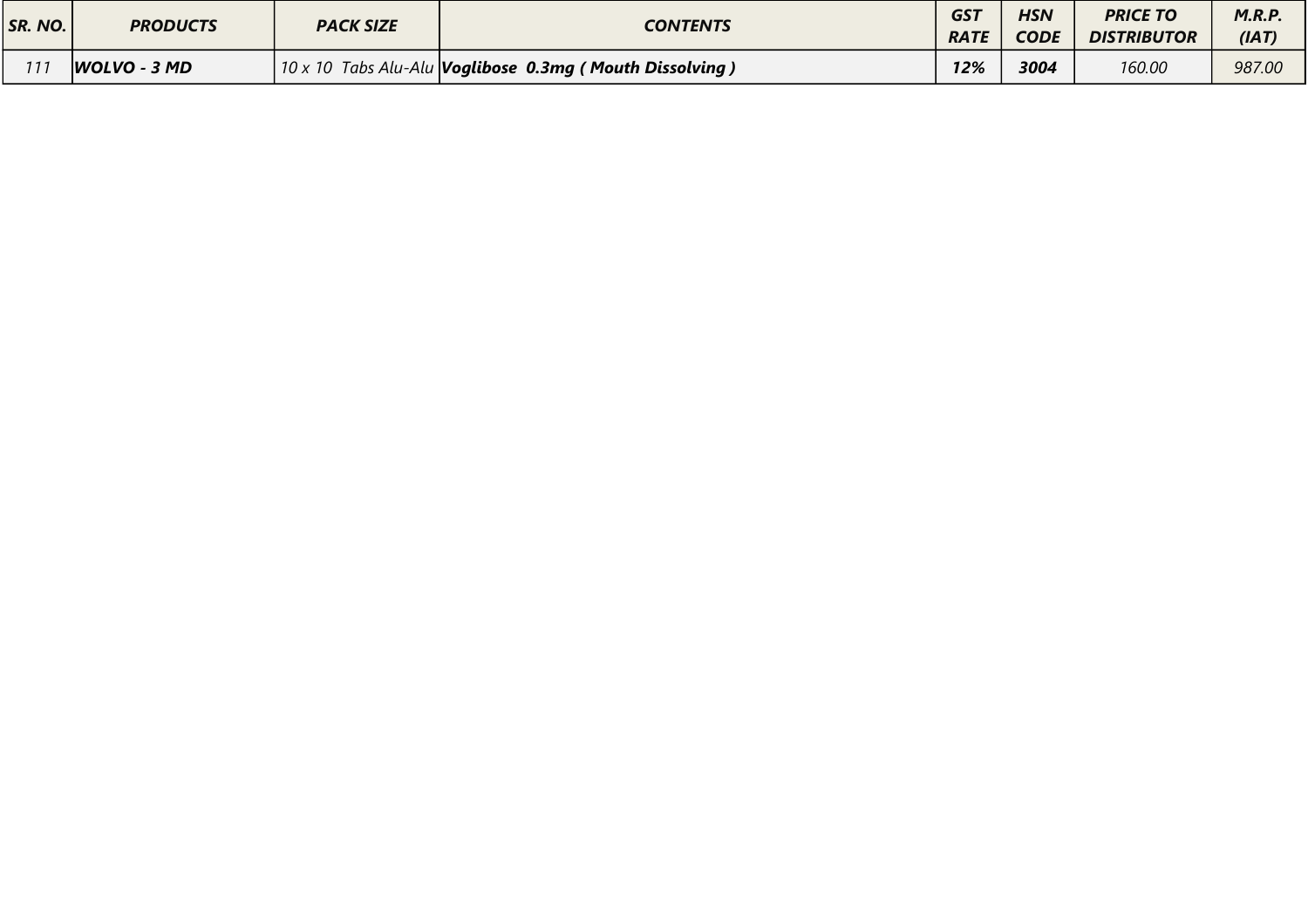| SR. NO. | <b>PRODUCTS</b>              | <b>PACK SIZE</b>                           | <b>CONTENTS</b>                                                                                                                                                                                                                                                                                                                      | <b>GST</b><br><b>RATE</b> | <b>HSN</b><br><b>CODE</b> | <b>PRICE TO</b><br><b>DISTRIBUTOR</b> | M.R.P.<br>(IAT) |
|---------|------------------------------|--------------------------------------------|--------------------------------------------------------------------------------------------------------------------------------------------------------------------------------------------------------------------------------------------------------------------------------------------------------------------------------------|---------------------------|---------------------------|---------------------------------------|-----------------|
| 112     | <b>N-CORT 30 TAB.</b>        | 3 x 10 Tabs Alu Alu                        | Deflazacort 30mg                                                                                                                                                                                                                                                                                                                     | 12%                       | 3004                      | 200.00                                | 1155.00         |
| 113     | <b>VOMITOL</b>               | $10 \times 10$ Tabs Blister                | Doxylamine Succinate B.P 10 mg, Pyridoxine Hcl I.P 10 mg,<br>Folic Acid I.P 1.5 mg                                                                                                                                                                                                                                                   | 12%                       | 3004                      | 66.00                                 | 323.00          |
| 114     | <b>DEMOL TAB</b>             | 10 x 10 Tabs Blister                       | Phenylephirine 5mg, Paracetamol 325mg, Caffeine 30mg,<br>Diphenhydramine 25mg                                                                                                                                                                                                                                                        | 12%                       | 3004                      | 90.00                                 | 510.00          |
| 115     | CLARINIT 250 (DPCO)          | 10 x 4 Alu Alu                             | Clarithromycin 250 mg                                                                                                                                                                                                                                                                                                                | 12%                       | 3004                      | 263.00                                | 1250.82         |
| 116     | <b>NITICEPT TAB</b>          | 10x10 Tab Alu Alu                          | Flavoxate 200 mg                                                                                                                                                                                                                                                                                                                     | 12%                       | 3004                      | 375.00                                | 1529.00         |
|         | <b>CAPSULES RANGE</b>        |                                            |                                                                                                                                                                                                                                                                                                                                      |                           |                           |                                       |                 |
| 117     | <b>CAP. NECOB PLUS</b>       |                                            | Mecobalamin 1500 mcg, Alpha Lipoic Acid 100 mg, Pyridoxine<br>$10 \times 10$ Caps Alu-Alu Hydrochloride 3 mg, Folic Acid 1.5 mg (new rate will be<br>effective from new MRP/Batch)                                                                                                                                                   | 12%                       | 3004                      | 275.00                                | 1475.00         |
| 118     | <b>CAP. NITIZEST</b>         | $10 \times 10$ Caps Blister                | Carbonyl Iron (Eq. to Elemental iron 50mg), Zinc Sulphate<br>Monohydrate I.P 61.8mg (Eq. to Elementa Zinc 22.5mg), Folic<br>$Acid$ IP 0.5 $mg$                                                                                                                                                                                       | 12%                       | 3004                      | 80.00                                 | 462.00          |
| 119     | <b>CAP. NIBISOL</b>          | 10 × 10 Caps Alu Alu                       | Lycopene- (10% Powder) 2000 mcg, Betacaronete- (20%<br>Powder) 10mg ((Eq. to Vitamin A Activity 5000 IU) (As acetate)<br>5000 I.U.), Vitamin E( 50% Powder) 25 I.U, Vitamin C (Coated)<br>100 mg, Copper Sulphate (Eq. to Elemental Copper 1.5 mg),<br>Manganese Sulphate 1.5mg, Zinc Sulphate Monohydrate<br>7.5mg, Selenium 150mcg | 18%                       | 2106                      | 135.00                                | 1210.00         |
| 120     | <b>CAP. NIBIPLEX</b>         | 10 × 10 Caps Alu Alu                       | Lycopene- (10% Powder) 2000 mcg, Vitamin A 5000 IU (As<br>acetate), Vitamin E(50% Powder) 25 I.U, Vitamin C (Coated)<br>75 mg, Copper 2mg ( as cupric Oxide ), Zinc Sulphate<br><b>Monohydrate 7.5mg, Selenium 40mcg</b>                                                                                                             | 18%                       | 2106                      | 126.00                                | 858.00          |
| 121     | <b>CAP. NITPEP</b><br>(DPCO) | $10 \times 15$ Caps Strip                  | Omeprazole I.P 20 mg                                                                                                                                                                                                                                                                                                                 | 12%                       | 3004                      | 114.00                                | 418.32          |
| 122     | <b>CAP. NITPEP-D</b>         | $10 \times 15$ Caps Strip                  | Omeprazole I.P 20 mg, Domperidone IP 10mg                                                                                                                                                                                                                                                                                            | 12%                       | 3004                      | 123.00                                | 715.00          |
| 123     | CAP. OSTORIN-50              | 10 × 10 Caps Alu Alu <i>Diacerein</i> 50mg |                                                                                                                                                                                                                                                                                                                                      | 12%                       | 3004                      | 270.00                                | 1419.00         |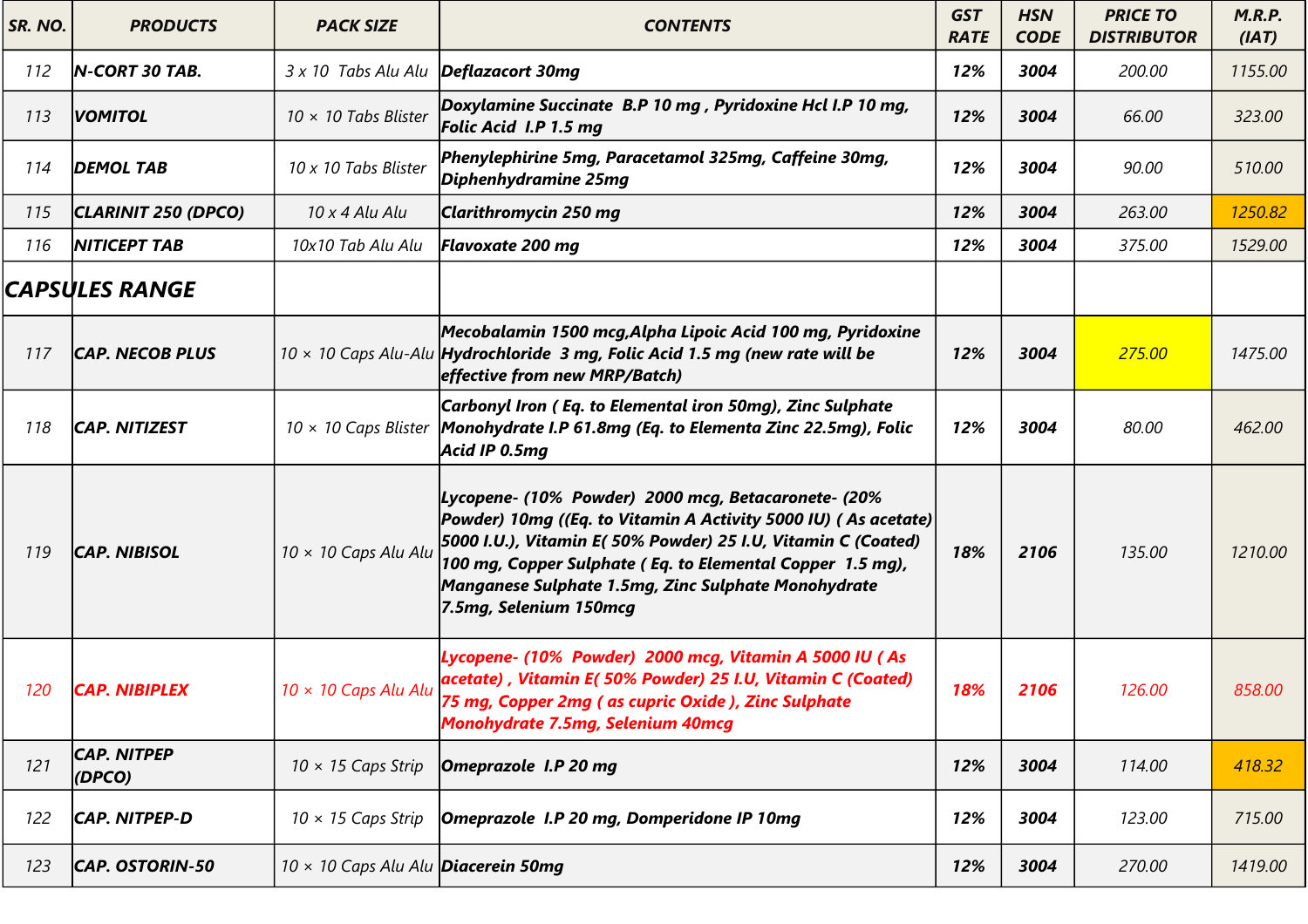| SR. NO. | <b>PRODUCTS</b>         | <b>PACK SIZE</b>            | <b>CONTENTS</b>                                                                                                                                                                                                                                                                                                           | <b>GST</b><br><b>RATE</b> | <b>HSN</b><br><b>CODE</b> | <b>PRICE TO</b><br><b>DISTRIBUTOR</b> | M.R.P.<br>(IAT) |
|---------|-------------------------|-----------------------------|---------------------------------------------------------------------------------------------------------------------------------------------------------------------------------------------------------------------------------------------------------------------------------------------------------------------------|---------------------------|---------------------------|---------------------------------------|-----------------|
| 124     | CAP. NABTON-D 30        |                             | 10 x 10 Caps Alu Alu   Rabeprazole Sodium IP 20mg, Domperidone IP 30mg                                                                                                                                                                                                                                                    | 12%                       | 3004                      | 130.00                                | 979.00          |
| 125     | <b>NABTON - LS</b>      | 10 x 1 x 10 Alu Alu         | Rabeprazole 30mg (Enteric Coated), Levosulpride 75mg<br>(Sustained Release)                                                                                                                                                                                                                                               | 12%                       | 3004                      | 325.00                                | 1925.00         |
| 126     | CAP. NITZOLE-D 30       |                             | $10 \times 10$ Caps Alu Alu   Pantoprazole Sodium I.P. 40mg, Domperidone IP 30mg                                                                                                                                                                                                                                          | 12%                       | 3004                      | 148.00                                | 1000.00         |
| 127     | P-BIO CAP.              | 10 x 10 Cap Alu-Alu         | Energy 4.23 Kcal, Carbohydrate 0.10g, Protein 0.02g, Fat<br>0.38g, Fructo oligosaccharide 200mg, Saccharomyces boulardii<br>250 million sp, Bifidobacterium bifidurn 150 million sp,<br>Bifidobacterium longum 150 million sp, Lactobacillusn<br>acidophilus 300 million sp, Streptococcus thermophillus<br>150million sp | 18%                       | 2106                      | 235.00                                | 907.00          |
| 128     | <b>NECOB-P</b>          |                             | 10 x 10 Cap Alu-Alu <b>Pregabalin IP 75mg, Methylcobalamin 750mcg</b>                                                                                                                                                                                                                                                     | 12%                       | 3004                      | 283.00                                | 1485.00         |
| 129     | <b>NABTON-IT</b>        | $10 \times 10$ Cap Strip    | Rabeprazole Sodium I.P 20mg, Itopride Hydrochloride 150mg                                                                                                                                                                                                                                                                 | 12%                       | 3004                      | 259.00                                | 1650.00         |
| 130     | <b>NILIV FORTE CAP.</b> | 10 x 10 Blister             | Bhui Amla Ext. 100mg, Kutki Ext. 100mg , Punarnava Ext 80<br>$\vert$ mg, Bharingraj Ext. 80 mg , Kalmegh Ext. 50mg, Giloy Ext<br>30mg, Revand Chini Ext. 30mg, Chirayata Ext. 30mg                                                                                                                                        | 12%                       | 3004                      | 98.00                                 | 605.00          |
| 131     | CLINACIN CAP (DPCO)     | 10x10 Cap Alu Alu           | Clindamycin 300 mg Cap                                                                                                                                                                                                                                                                                                    | 5%                        | 3004                      | 650.00                                | 2418.00         |
|         | SOFT GELETIN RANGE      |                             |                                                                                                                                                                                                                                                                                                                           |                           |                           |                                       |                 |
| 132     | <b>PREGTON 200</b>      | 10x1x10<br>Soft Gelatin Cap | <b>Progesterone 200 mg</b><br><i>Natural</i>                                                                                                                                                                                                                                                                              | 12%                       | 3004                      | 925.00                                | 3289.00         |
| 133     | <b>N-AMINO</b>          | 10 x 10 Cap Blister         | L-Arginine Hydrochloride 25 mg, L - Leucine18.3 mg, L-<br><b>IsoLeucine 5.9mg, L- Lysine Hhydrochloride 25.4mg, L-</b><br>Phenylaianine 5mg, L- Threonine 8.3gm, L- Valine 6.7mg, L-<br>Tryptophan 10.1 mg, L- Methionine 18.4mg, Ascorbic Acid<br>37.5mg, Folic Acid 0.5mg, Calcium Pantothentae 5 mg                    | 18%                       | 2106                      | 238.00                                | 1089.00         |
| 134     | $N - GRAPE$             | 10 x 10 Cap Blister         | Grape Seed Extract 25 mg, Zinc Sulphate Monohydrate 12mg,<br>Lutein 8 % 3 mg, Lycopene 6% 2 mg, Vitamin B2 1.6 mg,<br>Vitamin B6 1.5 mg, Vitamin B1 1.4 mg, Vitamin A Concentrate<br>5000 IU, Folic Acid 200 mcg, Vitamin B12 1 mcg                                                                                       | 18%                       | 2106                      | 185.00                                | 1100.00         |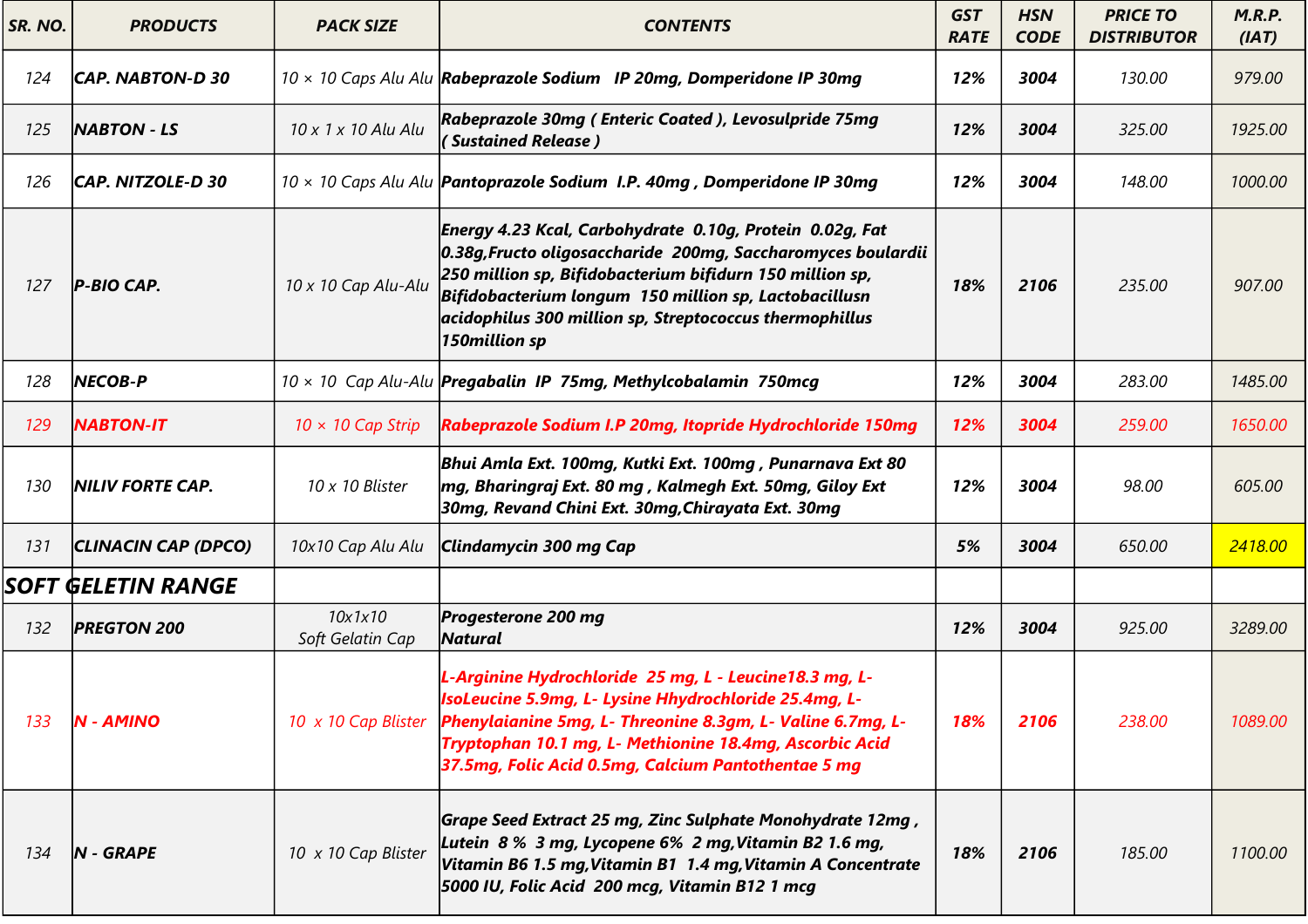| SR. NO. | <b>PRODUCTS</b>                            | <b>PACK SIZE</b>           | <b>CONTENTS</b>                                                                                                                                                                                                                                                                                                                                                                                                                                                                                                                                 | <b>GST</b><br><b>RATE</b> | <b>HSN</b><br><b>CODE</b> | <b>PRICE TO</b><br><b>DISTRIBUTOR</b> | M.R.P.<br>(IAT) |
|---------|--------------------------------------------|----------------------------|-------------------------------------------------------------------------------------------------------------------------------------------------------------------------------------------------------------------------------------------------------------------------------------------------------------------------------------------------------------------------------------------------------------------------------------------------------------------------------------------------------------------------------------------------|---------------------------|---------------------------|---------------------------------------|-----------------|
| 135     | <b>NECOB FORTE</b>                         | 10 x 10 Cap Blister        | Folic Acid 5mg, Docosahexaenoic Acid 200 mg,<br>Methylocobalamin 1500 mc                                                                                                                                                                                                                                                                                                                                                                                                                                                                        | 12%                       | 3004                      | 412.00                                | 1600.00         |
| 136     | <b>NILIV</b>                               | 10 x 10 Cap Blister        | Lecithin 525 mg(Eq. to 262.5 mg of phosthatides),<br>(Phosthatidyl choline, Phosthatidayl Ethanolamine<br>Phosthatidyl Inositol and Phosphatidyl Serine), Silymarine 140<br>$\mathbf{m}$ g                                                                                                                                                                                                                                                                                                                                                      | 18%                       | 2106                      | 310.00                                | 1650.00         |
| 137     | <b>NITIGIN</b>                             | 3x1x10 Cap Blister         | Calcium 75 mg, Phosphorus 58 mg, Ginseng extract powder<br>42.5 mg, Vitamin C 40 mg, Ferrous Fumarate(Eq. to Elemental<br>Iron 17 mg), Vitamin B3 10 mg, Elemental Zinc 10 mg, Vitamin<br><b>B5 5 mg, Vitamin E (Natural) 5 mg, Elemental Magnesium 3</b><br>mg, Elemental Potassium 2 mg, Vitamin B2 1.5 mg, Vitamin B1<br>1 mg, Vitamin B6 1 mg, Elemental Manganese 0.5 mg, Copper<br>0.5 mg, Folic Acid 0.15 mg, Vitamin A (as palmitate) 2500 IU,<br>lodine (as Potassium Iodide) 0.075 mg, Vitamin D3 200 IU,<br><b>Vitamin B12 1 mcg</b> | 18%                       | 2106                      | 50.00                                 | 324.00          |
| 138     | <b>CARONIT</b>                             | 10 x 10 Cap Blister        | Vitamin C 40 mg, Vitamin E Natural 15 I.U, Zinc 12 mg,<br>Manganese 5 mg, L- Glutathione 5 mg, Betacarotene 4800 IU,<br>Lutein 3.2 mg, Copper 1.35 mg, Selenium 40 mcg                                                                                                                                                                                                                                                                                                                                                                          | 18%                       | 2106                      | 310.00                                | 1485.00         |
| 139     | <b>NITCALCI CAP (DPCO)</b>                 | 10x1x4<br>Soft Gelatin Cap | Cholecalciferol 60000 IU                                                                                                                                                                                                                                                                                                                                                                                                                                                                                                                        | 12%                       | 3004                      | 150.00                                | 1318.91         |
| 140     | <b>NC-TROL CAP</b>                         | $10*10$                    | <u>Calcitriol I.P 0.25 mcg, Calcium Citrate 0.S.P 750 mg, Zinci</u><br>Sulphate Monohydrate I.P(Eq. to Elemental Zinc7.5mg),<br><u>Maanacium HudrovidaID 100ma</u>                                                                                                                                                                                                                                                                                                                                                                              | <b>12%</b>                | 3004                      | 135.00                                | 1050.00         |
|         | SYRUPS , OINTMENTS SACHETS & POWDERS RANGE |                            |                                                                                                                                                                                                                                                                                                                                                                                                                                                                                                                                                 |                           |                           |                                       |                 |
| 141     | <b>NITAXIM-O DRY SYRUP</b><br>(DPCO)       | 30ml                       | Cefixime I.P. 50mg                                                                                                                                                                                                                                                                                                                                                                                                                                                                                                                              | 12%                       | 3004                      | 16.00                                 | 48.72           |
| 142     | <b>EPODOX DRY SYRUP</b>                    | 30ml.                      | Cefpodoxime Proxetil IP 50mg                                                                                                                                                                                                                                                                                                                                                                                                                                                                                                                    | 12%                       | 3004                      | 21.00                                 | 80.30           |
| 143     | <b>EPODOX - CV DRY SYRUP</b>               | 30ml                       | Cefpodoxim Proxetil 50mg, Potassium Clavulanate 31.25 mg                                                                                                                                                                                                                                                                                                                                                                                                                                                                                        | 12%                       | 3004                      | 31.00                                 | 105.60          |
| 144     | ZITRO 100 SUSP.                            | 15ml                       | Azithromycin Dihydrate I.P. 100mg                                                                                                                                                                                                                                                                                                                                                                                                                                                                                                               | 12%                       | 3004                      | 13.00                                 | 27.50           |
| 145     | ZITRO 200 SUSP.<br>$\vert$ (DPCO)          | 15ml                       | Azithromycin Dihydrate I.P. 200mg                                                                                                                                                                                                                                                                                                                                                                                                                                                                                                               | 12%                       | 3004                      | 19.00                                 | 51.57           |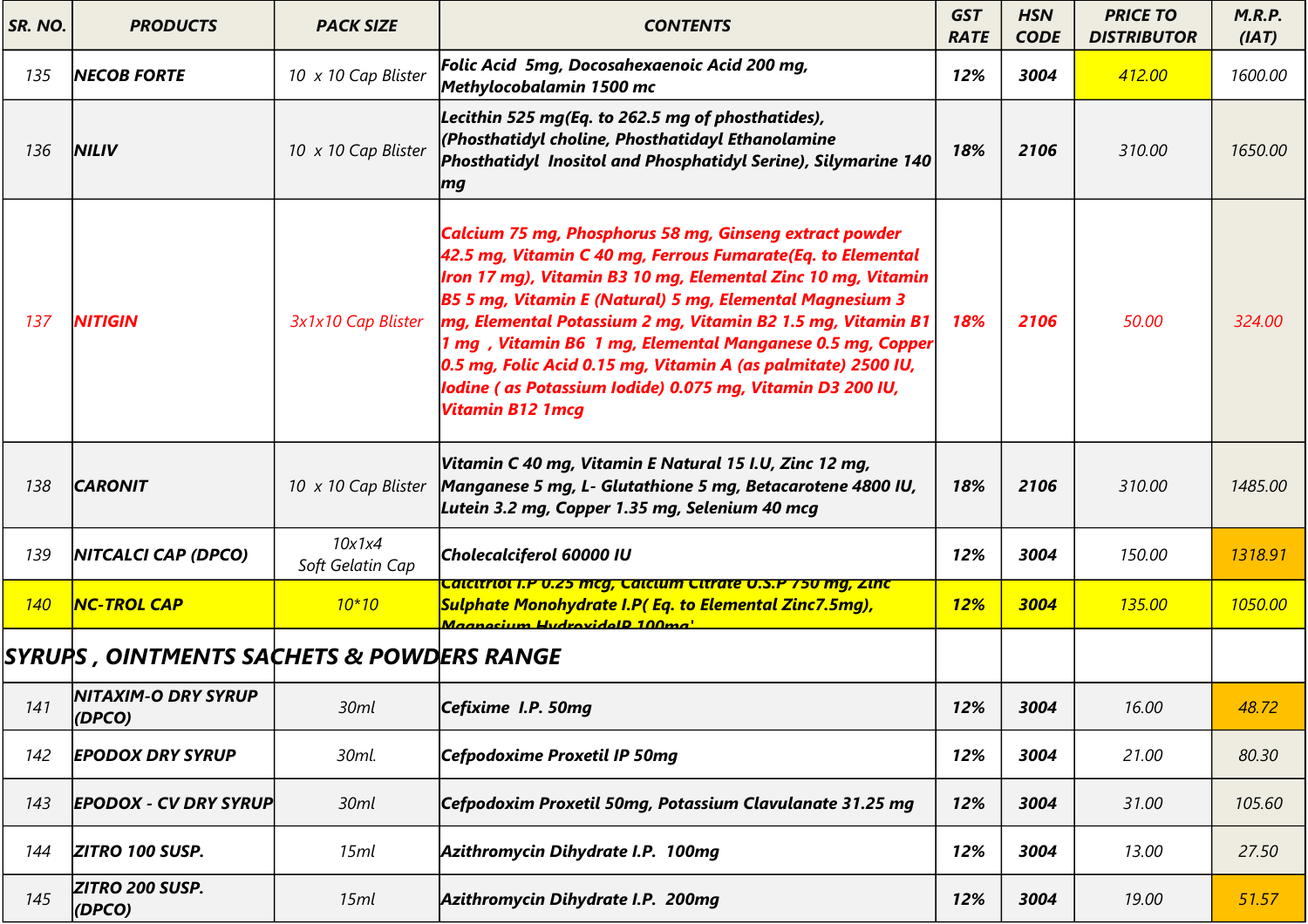| SR. NO. | <b>PRODUCTS</b>                             | <b>PACK SIZE</b> | <b>CONTENTS</b>                                                                                                                                                                                                                                                                                                                                                                                                                                                                                                        | <b>GST</b><br><b>RATE</b> | <b>HSN</b><br><b>CODE</b> | <b>PRICE TO</b><br><b>DISTRIBUTOR</b> | M.R.P.<br>(IAT) |
|---------|---------------------------------------------|------------------|------------------------------------------------------------------------------------------------------------------------------------------------------------------------------------------------------------------------------------------------------------------------------------------------------------------------------------------------------------------------------------------------------------------------------------------------------------------------------------------------------------------------|---------------------------|---------------------------|---------------------------------------|-----------------|
| 146     | <b>NITPRO</b><br><b>Chocolate Flavour )</b> | 200gm            | Protein hydrolysate 20% 5 g, Calcium 225 mg, Phosphorous<br>174 mg, Pyridoxine Hydrochloride IP 0.5 mg, Cyanocobalamin<br>IP 1 mcg, Vitamin D3 IP 100 IU, Niacinamide IP 15 mg, Folic<br>Acid IP 0.3 mg, Zinc 5 mg, Iron 7.5 mg, Manganese Sulphate<br>USP 1.5 mcg, Magnesium Oxide IP 4 mg, Cupric Sulphate USP<br>2.5 mg, Chromium 25 mcg, , Potassium Chloride IP 5 mg,<br>Sodium Chloride IP 33 mg, Iodine (as potassium lodide IP)100<br>mcg,                                                                     | 18%                       | 2106                      | 40.00                                 | 214.50          |
| 147     | <b>NITPRO FORTE</b><br>(Chocolate Flavour)  | 200gm            | Protein hydrolysate 20% 5 g, Docosa Hexaenoic Acid 10% 25<br>$\vert$ mg, Pyridoxine Hydrochloride IP 0.5 mg, Cyanocobalamin IP 1<br>mcg, Vitamin D3 IP 100 IU, Niacinamide IP 15 mg, Folic Acid<br>IP 0.3 mg, Calcium 200mg Zinc 1.5 mg, Iron 10 mg,<br>Manganese Sulphate USP 1.5 mcg, Magnesium Oxide IP 4 mg,<br>Cupric Sulphate USP 2.5 mg, Chromium 25 mcg,, Selenium<br>Dioxide Monohydrate USP 20 mcg, Potassium Chloride IP 5<br>mg, Sodium Chloride IP 33 mg, Iodine (as potassium lodide<br>$ $ IP) 100 mcg, | 18%                       | 2106                      | 44.00                                 | 253.00          |
| 148     | <b>N-CLAV DRY SYRUP</b><br>(DPCO)           | 30ml             | Amoxycillin Trihydrate I.P. 200mg, Potassium Clavulanate<br>Diluted I.P. 28.5mg                                                                                                                                                                                                                                                                                                                                                                                                                                        | 12%                       | 3004                      | 23.50                                 | 60.48           |
| 149     | <b>SYP. NUKUF</b>                           | 100ml            | Dexromethorphan Hydbromide I.P.10 mg, Phenylephrine<br>Hydrochloride I.P. 5 mg, Chlorpheniramine Maleate I.P. 2 mg                                                                                                                                                                                                                                                                                                                                                                                                     | 12%                       | 3004                      | 19.00                                 | 72.60           |
| 150     | <b>NOFF SYRUP 50MG.</b>                     | 60ml             | Ofloxacin I.P. 50mg                                                                                                                                                                                                                                                                                                                                                                                                                                                                                                    | 12%                       | 3004                      | 13.80                                 | 45.65           |
| 151     | <b>NITRON SYP</b><br>(DPCO)                 | 60ml             | <b>Ondansetron Hcl IP 2mg</b>                                                                                                                                                                                                                                                                                                                                                                                                                                                                                          | 12%                       | 3004                      | 12.50                                 | 75.93           |
| 152     | <b>SYP. DEMOL</b>                           | 60ml             | Paracetamol I.P. 125 mg, Phenylphrine Hydrochloride I.P. 5mg<br>Chlorpheniamine Maleate I.P. 1 mg (new rate will be effective<br>from new MRP/Batch)                                                                                                                                                                                                                                                                                                                                                                   | 12%                       | 3004                      | 13.50                                 | 48.40           |
| 153     | <b>SYP. NITCAL</b>                          | 200ml            | Calcium Carbonate (Oyseter Shell) 375 mg, (Eq. to Elemental<br>Calcium 150mg), Lysine Hydrochloride U.S.P. 50mg, Vitamin<br>D3. 200 I.U.                                                                                                                                                                                                                                                                                                                                                                               | 18%                       | 2106                      | 21.00                                 | 102.30          |
| 154     | <b>MUTROX SYRUP</b>                         | 100ml            | Terbutaline Sulphate I.P. 1.25 mg., Ambroxol Hydrochloride<br>$ I.P. 5 mg.$ , Guaiphenesin I.P. 50 mg.                                                                                                                                                                                                                                                                                                                                                                                                                 | 12%                       | 3004                      | 16.30                                 | 68.20           |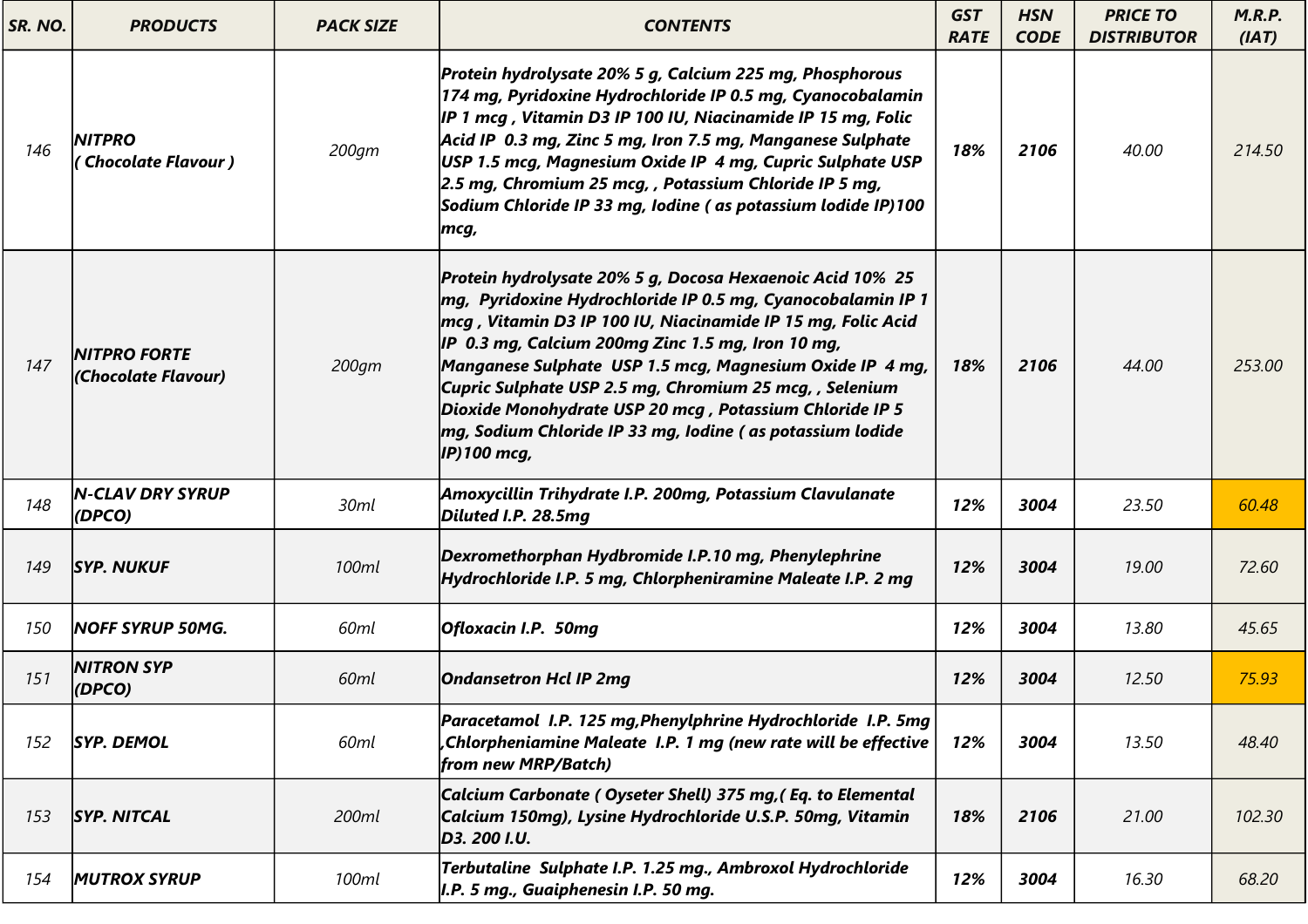| SR. NO. | <b>PRODUCTS</b>          | <b>PACK SIZE</b>   | <b>CONTENTS</b>                                                                                                                                                                                  | <b>GST</b><br><b>RATE</b> | <b>HSN</b><br><b>CODE</b> | <b>PRICE TO</b><br><b>DISTRIBUTOR</b> | M.R.P.<br>(IAT) |
|---------|--------------------------|--------------------|--------------------------------------------------------------------------------------------------------------------------------------------------------------------------------------------------|---------------------------|---------------------------|---------------------------------------|-----------------|
| 155     | NILIV 100ML              | 100ml              | Silymarin 35mg, Vitamin B1 1.5mg, Vitamin B2 1.5mg,<br>Vitamin B12 1mcg, Niacinamide 20mg, D-Panthenol 5mg,<br>Vitamin B6 1.5mg                                                                  | 18%                       | 2106                      | 21.50                                 | 88.00           |
| 156     | <b>NITPRO SYRUP</b>      | 200ml              | Protien Hydrolysate (20%) 1gm, Iron Choline Citrate (66% 100<br>$\vert$ mg, Thiamine Hydrochloride 4.5 mg, Pyridoxine Hydrochloride<br>2 mg, Cyanocobalamin 10 mcg, Folic Acid 1 mg              | 18%                       | 2106                      | 25.00                                 | 96.80           |
| 157     | <b>NITIZEST-F SYP</b>    | 200ml              | Sodium Feredetate B.P. 231mg(Eq. to 33 mg elemental iron),<br>Folic Acid I.P. 1.5mg, Vitamin B12 I.P. 15mcg,                                                                                     | 12%                       | 3004                      | 35.00                                 | 148.50          |
| 158     | <b>NIVATE-NC</b>         | 15qm Lami          | Beclomethasone Dipropionate I.P. 0.03% w/w, Neomycin<br>Sulphate I.P. 0.5% w/w, Clotrimazole I.P.1%w/w                                                                                           | 12%                       | 3004                      | 11.00                                 | 36.30           |
| 159     | <b>DERMONIT OINT</b>     | 15qm Lami          | Clobetasol Propionate 0.05%, Neomycin Sulphate 0.5%,<br>Miconazole Nitrate 2%                                                                                                                    | 12%                       | 3004                      | 12.50                                 | 40.70           |
| 160     | <b>NICLOFEN-GEL</b>      | 30qm Gel           | Diclofenac Diethylamine B.P.1.16%w/w (Eq. to Diclofenac<br>Sodium I.P. 1.00%w/w), Linseed Oil B.P. 3% w/w, Methyl<br>Salicylate I.P. 10% w/w, Menthol I.P. 5% w/w, Benzyl Alcohol<br>I.P. 1% w/w | 12%                       | 3004                      | 16.00                                 | 75.90           |
| 161     | <b>ENEREX</b>            | 3x31.8 gm          | Dextrose, Vitamin C, Zinc Sulphate                                                                                                                                                               | 12%                       | 3004                      | 21.00                                 | 78.00           |
| 162     | <b>P-BIO SACHET</b>      | 1 x 25 Sachet      | Fructo Oligo Saccharides 100 mg, Probiotics not less than 1.25<br>billion cells, (Lactodacillus acidophilus, Lactobacillus<br>rhamnosus, Bifidobacterium longum & Saccharomyces<br>boulardii)    | 12%                       | 3004                      | 70.00                                 | 286.00          |
| 163     | <b>KNEE FORTE SACHET</b> | 13gm               | Collagen Peptide 10gm, Vitamin C 75mg, Glucosamine<br>Sulphate 1500 mg                                                                                                                           | 18%                       | 2106                      | 24.00                                 | 126.50          |
| 164     | <b>RG-9 SACHET</b>       | $10 \times 5$ qm   | L-Arginine 3 gm, Proanthocyanidin 75 mg                                                                                                                                                          | 18%                       | 2106                      | 119.00                                | 484.00          |
| 165     | <b>NITCALCI SACHET</b>   | $20 \times 1$ qm   | Cholecalciferol 60000 I.U.                                                                                                                                                                       | 12%                       | 3004                      | 105.00                                | 572.00          |
| 166     | NIT-HEX (Mouth Wash)     | 100 ml Pet. Bottle | Chlorhexidine Gluconate Solution I.P. 0.2%w/v                                                                                                                                                    | 12%                       | 3004                      | 15.70                                 | 71.50           |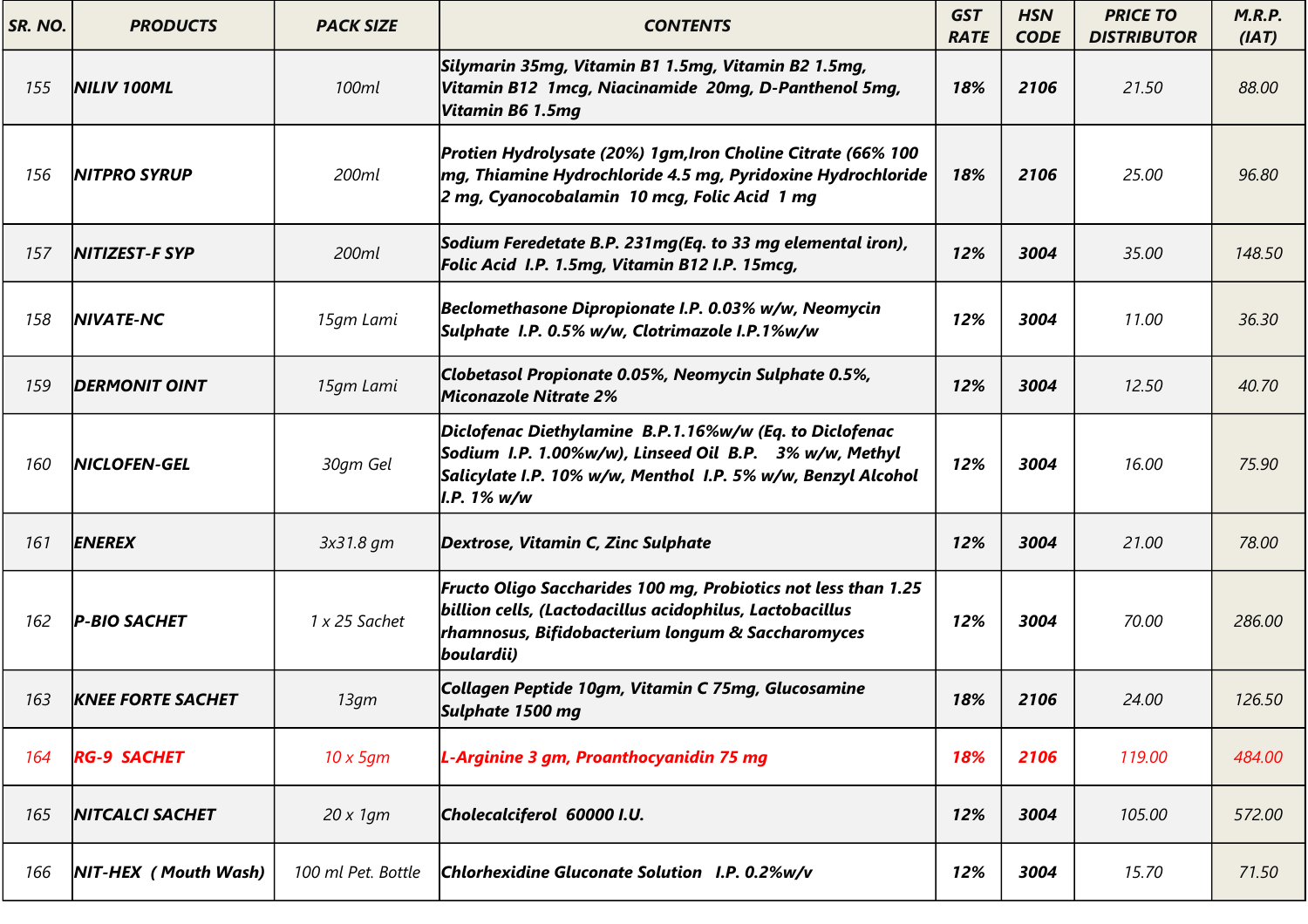| SR. NO. | <b>PRODUCTS</b>                 | <b>PACK SIZE</b>    | <b>CONTENTS</b>                                                                                                                                                                                                                                                              | <b>GST</b><br><b>RATE</b> | <b>HSN</b><br><b>CODE</b> | <b>PRICE TO</b><br><b>DISTRIBUTOR</b> | M.R.P.<br>(IAT) |
|---------|---------------------------------|---------------------|------------------------------------------------------------------------------------------------------------------------------------------------------------------------------------------------------------------------------------------------------------------------------|---------------------------|---------------------------|---------------------------------------|-----------------|
| 167     | <b>NITZYME SYRUP</b>            | 200ml Pet. Bottle   | Fungal Diastase (1:1200) 50mg, Pepsin (1:3000) 10mg                                                                                                                                                                                                                          | 18%                       | 2106                      | 25.00                                 | 92.40           |
| 168     | <b>ACEGO</b>                    | 170ml Pet. Bottle   | Magalrate (anhydrous) I.P. 400mg, Simethicone Emulsion<br><b>U.S.P 20mg</b>                                                                                                                                                                                                  | 12%                       | 3004                      | 23.50                                 | 85.80           |
| 169     | <b>OXYNIT-S</b>                 | 100ml Pet. Bottle   | Sucralfate U.S.P. 1 gm., Oxetacaine B.P. 20 mg                                                                                                                                                                                                                               | 12%                       | 3004                      | 31.50                                 | 108.90          |
| 170     | $N$ -CYPO SYP.                  | 200 ml Glass Bottle | Tricholine Citrate (66%) 275mg, Cyproheptadine HCL I.P.<br>2mg, Sorbitol Solution (70%), Non-crystallising I.P. 2 gm.                                                                                                                                                        | 12%                       | 3004                      | 24.00                                 | 107.80          |
| 171     | <b>E-PASS</b><br>$\vert$ (DPCO) | 100 ml Pet. Bottle  | Lactulose concentrate U.S.P. 10gm                                                                                                                                                                                                                                            | 5%                        | 3004                      | 61.00                                 | 114.45          |
| 172     | <b>LYCONIT</b>                  | 200 ml Bottle       | Lycopene 1000 mcg, Vitamin A concentrate 2500IU, Vitamin E<br>Acetate 10 I.U., Ascorbic Acid 50 mg, Selenium 35 mcg., Zinc 3<br>mg., Manganese 2mg, Iodine 100 mcg., Copper 500 mcg.,<br>Thiamine Hydrochloride 2 mg, Riboflavine 3 mg., Pyridoxine<br>Hydrochloride 1.5 mg. | 18%                       | 2106                      | 31.00                                 | 169.40          |
| 173     | <b>NILIV FORTE</b>              | 200ml Bolltle       | Kalmegh 150 mg, Rohitak 150 mg, Bhringraj 300 mg,<br>Daruhaldi 200 mg, Pitpapda 250 mg, Punarnava 300 mg, Giloy<br>200 mg, Phool Gulab 300 mg, Chitrakmool 250 mg, Anantmol<br>200 mg, Revandchini 200 mg, Kasni 250 mg, Haritiki 200 mg,<br>Bhuiamla 300 mg, Tulsi 300 mg   | 12%                       | 3004                      | 23.00                                 | 96.80           |
| 174     | <b>NITIZEST DROPS</b>           | 30ml Vial           | Iron (III) Hydroxide Polymaltose complex(Eq. Elemental Iron<br>50mg), Folic Acid I.P. 0.5mg                                                                                                                                                                                  | 12%                       | 3004                      | 12.50                                 | 55.00           |
| 175     | <b>ZINCONIT DROPS</b>           | 15ml vial           | Zinc Sulphate (Monohydrate) 20mg                                                                                                                                                                                                                                             | 12%                       | 3004                      | 12.50                                 | 56.70           |
| 176     | <b>NITBEN SUSP.</b><br>(DPCO)   | 10ml Vial           | Albendazole I.P 200 mg.                                                                                                                                                                                                                                                      | 12%                       | 3004                      | 7.50                                  | 17.80           |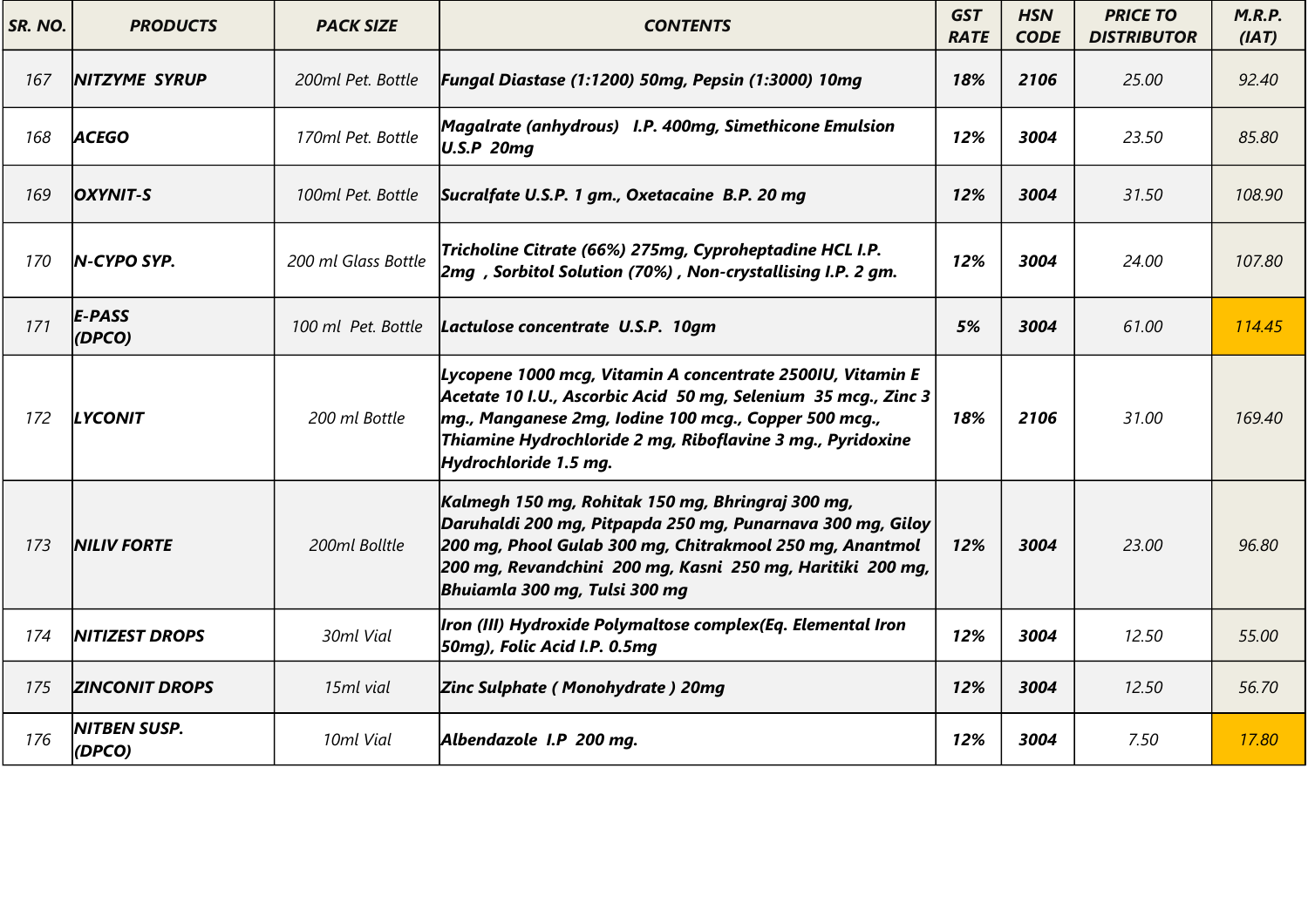| SR. NO.    | <b>PRODUCTS</b>        | <b>PACK SIZE</b>                      | <b>CONTENTS</b>                                                                                                                                                                                                                                                                                                                                                                                                                                                                                                                | <b>GST</b><br><b>RATE</b> | <b>HSN</b><br><b>CODE</b> | <b>PRICE TO</b><br><b>DISTRIBUTOR</b> | M.R.P.<br>(IAT) |
|------------|------------------------|---------------------------------------|--------------------------------------------------------------------------------------------------------------------------------------------------------------------------------------------------------------------------------------------------------------------------------------------------------------------------------------------------------------------------------------------------------------------------------------------------------------------------------------------------------------------------------|---------------------------|---------------------------|---------------------------------------|-----------------|
| 177        | $U-TONE$               | 200ml Pet. Bottle                     | Saraca Indica (Ashoka) 1250 mg, Symplocos Racemosa<br>(Lodhra) 200 mg, Abroma Augusta (Ulatkambal) 200 mg,<br>Valeriana Wallichii (Tagar) 200 mg, Withania Somnifera<br>(Ashwangandha) 200 mg, Terminalia Arjuna (Arjun)300 mg,<br>Berberis Aristata (Daruharindra) 200 mg, Ferrous Sulhpate<br>(Kasis Bhasma) 200 mg, Asparagus Racemosus (Satmuli) 100<br>mg, Aloe Vera (Ghrit Kumari) 250 mg, Glycyrrhiza Glabra<br>(Yashtimadhu) 100 mg, Cyperus Rotunduse (Nagar Mustak)<br>100 mg, Woodfordia Floribunda (Dhatki) 100 mg | 12%                       | 3004                      | 23.00                                 | 99.00           |
| 178        | <b>NITZYME DROP</b>    | 15 ML                                 | Protein(20%)0.15gm, Fungal Diastase 300mg, Papain 150mg,<br>Lysine 150mg, Ginger Oil.018ml, Cinnamon Oil .018ml                                                                                                                                                                                                                                                                                                                                                                                                                | 18%                       | 2106                      | 12.00                                 | 41.80           |
| 179        | LETZINE - M SYP.       | 60 ML                                 | Levocetrizine Hydrochloride I.P. 2.5 mg, Montelukast Sodium<br> I.P.4mg                                                                                                                                                                                                                                                                                                                                                                                                                                                        | 12%                       | 3004                      | 26.00                                 | 89.00           |
| 180        | <b>NITKUF SYP</b>      | <b>100ML</b>                          | Ocimum Sactum 100mg, Adhatoda Vasica 100mg, Glycyrrhiza<br>Glabra 250, Imula Racemosa 75mg, Piper Longum 100mg,<br>Zingiber Officinalis 75mg, Aconitum Heterphyllum 50mg,<br>Mentha piperta 25mg, Solanum Sauratens150 mg, Ammonium<br>Chloride 120mg, Piper Nigrum 100mg, Terminalia belerica<br>150mg, Honey, Sugar                                                                                                                                                                                                          | 12%                       | 3004                      | 18.00                                 | 89.00           |
| 181        | <b>NOFF-OR SUSP.</b>   | 30 ml, Carton<br><b>Measuring Cap</b> | Ofloxacin 50 mg + Ornidazole 125 mg                                                                                                                                                                                                                                                                                                                                                                                                                                                                                            | 12%                       | 3004                      | 14.00                                 | 53.90           |
| 182        | <b>N-CORT SUSP.</b>    | 30 ml, Carton<br><b>Measuring Cap</b> | Deflazacrt 6 mg / 5 ml oral susp                                                                                                                                                                                                                                                                                                                                                                                                                                                                                               | 12%                       | 3004                      | 19.00                                 | 75.90           |
| 183        | <b>CLINACIN GEL</b>    | 15 gm Lami Tube                       | Clindamycin Phosphate 1.00 % w/w & Adapalene 0.1% w/w                                                                                                                                                                                                                                                                                                                                                                                                                                                                          | 12%                       | 3004                      | 28.00                                 | 141.90          |
| 184        | <b>NECOB D 3 DROPS</b> | 15 ml, dropper                        | Multi vitamin with vitamin D 3 drops                                                                                                                                                                                                                                                                                                                                                                                                                                                                                           | <b>12%</b>                | 3004                      | <b>13.00</b>                          | 48.00           |
| <b>185</b> | <b>NEROXIM DRY SYP</b> | 30 ml, Carton<br><b>Measuring Cap</b> | Cefuroxime axetil 125 mg/5ml                                                                                                                                                                                                                                                                                                                                                                                                                                                                                                   | <b>12%</b>                | 3004                      | 27.00                                 | 125.00          |